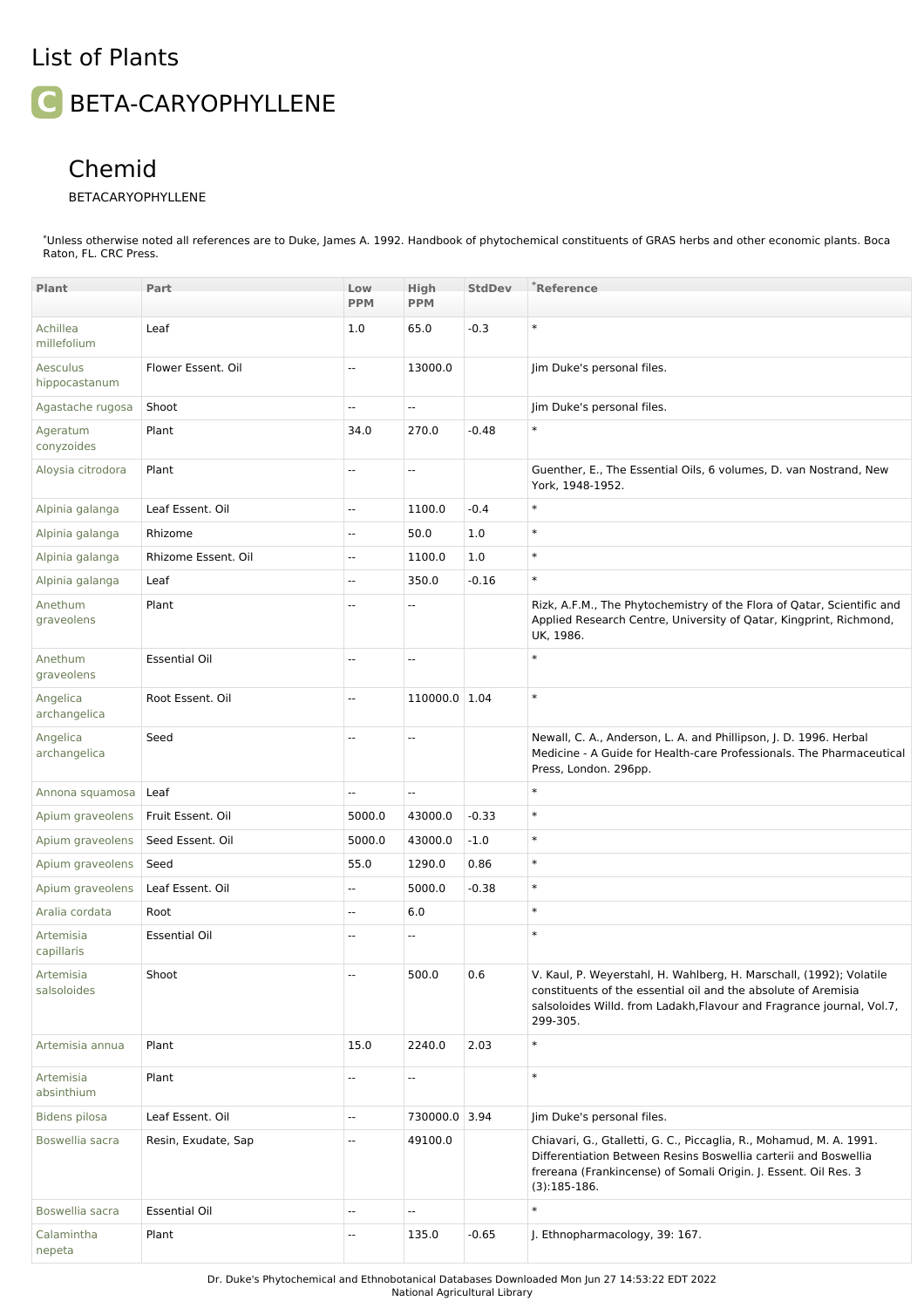| Camellia sinensis             | Leaf                 | $\overline{\phantom{a}}$ | $\overline{\phantom{a}}$  |         | $\ast$                                                                                                                                                                                                                  |
|-------------------------------|----------------------|--------------------------|---------------------------|---------|-------------------------------------------------------------------------------------------------------------------------------------------------------------------------------------------------------------------------|
| Carum carvi                   | Seed                 | 20.0                     | 1320.0                    | 0.92    | $\ast$                                                                                                                                                                                                                  |
| Centella asiatica             | Shoot                | $\overline{a}$           | $\overline{\phantom{a}}$  |         | Jim Duke's personal files.                                                                                                                                                                                              |
| Centella asiatica             | <b>Essential Oil</b> | $\overline{\phantom{a}}$ | 125000.0 0.19             |         | Jim Duke's personal files.                                                                                                                                                                                              |
| Centella asiatica             | Plant                | $\overline{\phantom{a}}$ | $\sim$                    |         | $\ast$                                                                                                                                                                                                                  |
| Chamaemelum<br>nobile         | Plant                |                          | $\overline{a}$            |         | $\ast$                                                                                                                                                                                                                  |
| Chrysanthemum<br>parthenium   | Shoot                |                          | 8.0                       | $-0.39$ | Hendriks, H., Bos, R., and Woerdenbag, H. J. 1996. The Essential Oil<br>of Tanacetum parthenium (L.) Schultz-Bip. Flavor and Fragrance<br>Journal 11(6): 367-71.                                                        |
| Chrysanthemum x<br>morifolium | Plant                | 3.0                      | 12.0                      | $-0.81$ | Wealth of India.                                                                                                                                                                                                        |
| Cinnamomum<br>aromaticum      | Leaf                 | Ξ.                       | $\overline{a}$            |         | Charalambous, G. (Ed.). 1994. Spices, Herbs and Edible Fungi.<br>Elsevier Science B. V. Amsterdam. 764 pp.                                                                                                              |
| Cinnamomum<br>camphora        | Leaf                 | $\overline{\phantom{a}}$ | 5.0                       | $-0.33$ | $\ast$                                                                                                                                                                                                                  |
| Cinnamomum<br>verum           | <b>Stem Bark</b>     | $\overline{\phantom{a}}$ | $\overline{\phantom{a}}$  |         | $\ast$                                                                                                                                                                                                                  |
| Cinnamomum<br>verum           | Bark Essent. Oil     | Щ,                       | 13500.0                   |         | $\ast$                                                                                                                                                                                                                  |
| Cinnamomum<br>verum           | Leaf                 | 30.0                     | 60.0                      | $-0.31$ | $\ast$                                                                                                                                                                                                                  |
| Cinnamomum<br>aromaticum      | <b>Stem Bark</b>     |                          | ۰.                        |         | Charalambous, G. (Ed.). 1994. Spices, Herbs and Edible Fungi.<br>Elsevier Science B. V. Amsterdam. 764 pp.                                                                                                              |
| Cinnamomum<br>verum           | Leaf Essent. Oil     | $\overline{\phantom{a}}$ | 18500.0                   | $-0.3$  | $\ast$                                                                                                                                                                                                                  |
| Citrus paradisi               | Pericarp             | Щ,                       | 130.0                     |         | $\ast$                                                                                                                                                                                                                  |
| Citrus limon                  | Leaf Essent. Oil     | 100.0                    | 3500.0                    | $-0.39$ | Jim Duke's personal files.                                                                                                                                                                                              |
| Citrus sinensis               | Fruit                | 1.0                      | 2.0                       | $-0.51$ | $\ast$                                                                                                                                                                                                                  |
| Citrus limon                  | Petiole              | $\mathbf{u}$             | 13.0                      |         | $\ast$                                                                                                                                                                                                                  |
| Citrus reticulata             | Fruit                | 1.0                      | 2.0                       | $-0.51$ | $\ast$                                                                                                                                                                                                                  |
| Cleonia Iusitanica            | Leaf                 | 2.0                      | 5.0                       | $-0.33$ | Perez-Alonso, M., Velasco-Negueruela, A., and Lopez-Saez, A. 1991.<br>The Essential Oil of Cleonia Iusitanica. J. Ess. Oil Res., 3: 441-442.                                                                            |
| Coleus barbatus               | Leaf Essent, Oil     | $\overline{\phantom{a}}$ | 107100.0 0.23             |         | Jim Duke's personal files.                                                                                                                                                                                              |
| Coleus barbatus               | Stem Essent. Oil     | Ξ.                       | 107100.0                  |         | Jim Duke's personal files.                                                                                                                                                                                              |
| Coriandrum<br>sativum         | Seed Essent. Oil     | 1600.0                   | 55470.0                   | 1.0     | $\ast$                                                                                                                                                                                                                  |
| Coridothymus<br>capitatus     | Shoot                | $\overline{\phantom{a}}$ | 200.0                     | $-0.0$  | Lagouri, V., Blekas, G., Tsimidou, M., Kokkini, S., and Boskou, D.<br>1993. Composition and Antioxidant Activity of Essential Oils from<br>Oregano Plants Grown Wild in Greece. Z. Lebensm Unters Forsch<br>197: 20-23. |
| Croton lechleri               | Plant                | $\overline{\phantom{a}}$ | $\overline{\phantom{a}}$  |         | Taylor, Leslie. 2005. The Healing Power of Rainforest Herbs.<br>SquareOne Publisher, Garden City Park, NY. 519 pp.                                                                                                      |
| Croton eluteria               | <b>Bark</b>          | Ξ.                       | $\mathbb{L}^{\mathbb{L}}$ |         | $\ast$                                                                                                                                                                                                                  |
| Daucus carota                 | Shoot                | Щ,                       | 24.0                      | $-0.36$ | $\ast$                                                                                                                                                                                                                  |
| Daucus carota                 | Seed                 | 55.0                     | 170.0                     | $-1.53$ | $\ast$                                                                                                                                                                                                                  |
| Dictamnus albus               | Shoot                | $- -$                    | 55.0                      | $-0.3$  | Baser, K.H.C., Kosar, M.Malyer, H. & Ozek, T. 1994. The Essential Oil<br>Composition of Dictamnus albus from Turkey. Planta Med. 60:481-2                                                                               |
| Dictamnus albus               | Shoot                | Ξ.                       | 23.0                      | $-0.36$ | Baser, K.H.C., Kosar, M.Malyer, H. & Ozek, T. 1994. The Essential Oil<br>Composition of Dictamnus albus from Turkey. Planta Med. 60:481-2                                                                               |
| Dictamnus albus               | Shoot                | Ξ.                       | 55.0                      | $-0.3$  | Baser, K.H.C., Kosar, M.Malyer, H. & Ozek, T. 1994. The Essential Oil<br>Composition of Dictamnus albus from Turkey. Planta Med. 60:481-2                                                                               |
| Elettaria<br>cardamomum       | Fruit Essent. Oil    | $\overline{a}$           | Ξ.                        |         | $\ast$                                                                                                                                                                                                                  |
| Elsholtzia<br>eriostachya     | Shoot                | $\overline{\phantom{a}}$ | 9.0                       | $-0.39$ | Pant, A.K., Dev, V., Parihar, R., Mathela, C.S., Rauscher, J.,<br>Vostrowsky, O. and Bestmann, H.J. 1992. The Essential Oil from<br>Elsholtzia eriostachya var. pusilla. J. Ess. Oil Res. 4: 547-549.                   |
| Elsholtzia blanda             | Shoot                | ۰.                       | 23.0                      | $-0.36$ | Bestman, H.J., Rauscher, J., Vostrowsky O., Pant, A.K., Dev. V.,<br>Perihar, R. and Mathela, C.S. 1992. Constituents of the Essential Oil<br>of Elsholtsia blanda Benth. (Labiatae). J. Ess. Oils Res. 4: 121-124       |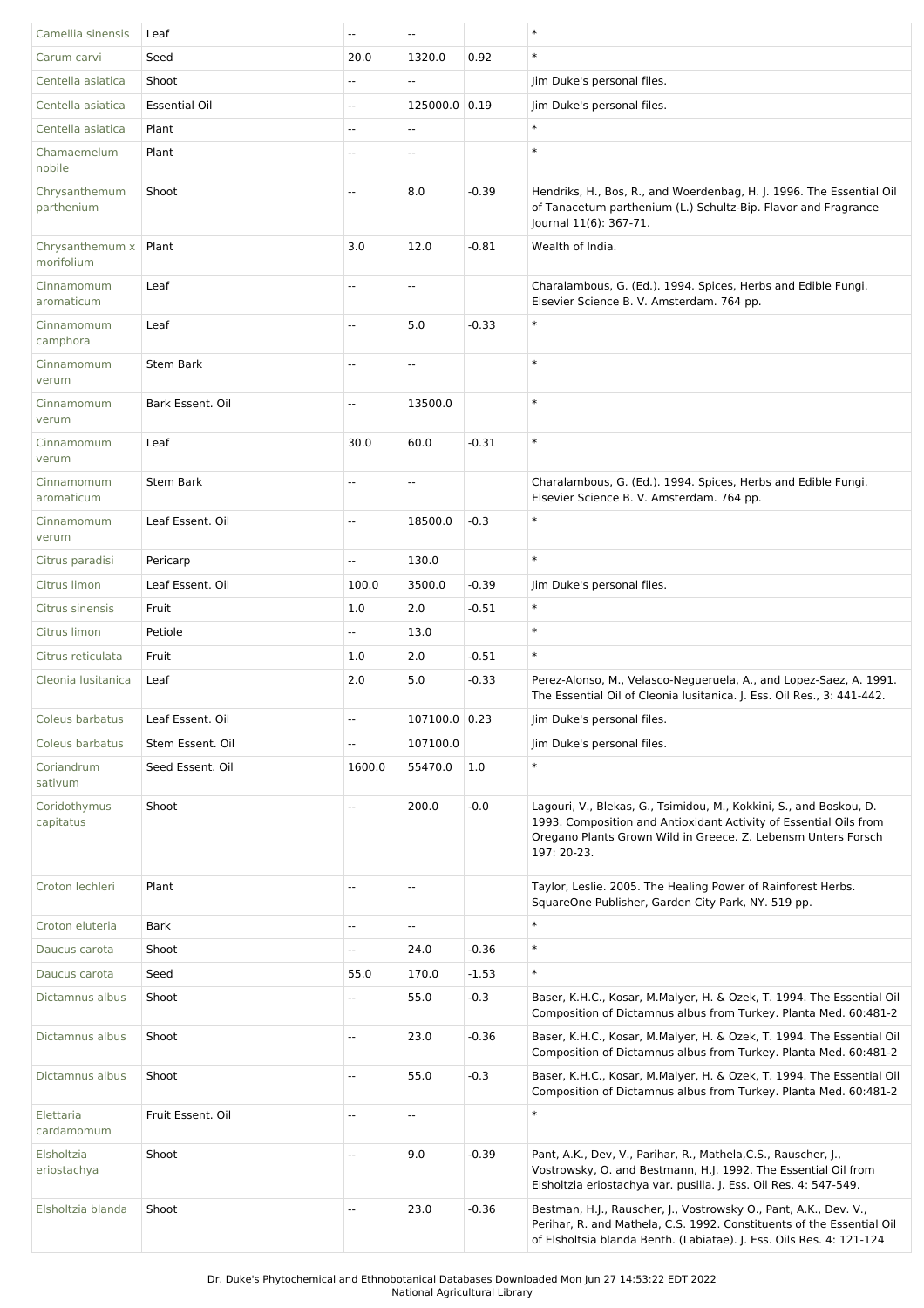| Ephedra sinica                  | Shoot            | $\overline{\phantom{a}}$ | 15.0    | $-0.38$ | $\ast$                                                                                                                                                                                                                                                                                |
|---------------------------------|------------------|--------------------------|---------|---------|---------------------------------------------------------------------------------------------------------------------------------------------------------------------------------------------------------------------------------------------------------------------------------------|
| Eruca sativa                    | Hs               | $\overline{\phantom{a}}$ | Щ.      |         | $\ast$                                                                                                                                                                                                                                                                                |
| Eucalyptus<br>maculata          | Shoot            | --                       | 30.0    | $-0.35$ | Zrira, S. S., Benjilali, B. B., Fechtal, M. M., & Richard, H. H. 1991.<br>Essential Oils of Twenty-seven Eucalyptus Species Grown in<br>Morocco. Journal of Essential Oil Res. 4: 259-264.                                                                                            |
| Eucalyptus<br>tetraptera        | Leaf             | $\overline{\phantom{a}}$ | 2670.0  | 0.97    | Bignell, C.M., Dunlop, P.J., Brophy, J.J., and Jackson, J.F. 1994. Volatile Leaf<br>Oils of Some South-western and Southern Australian Species of the<br>Genus Eucalyptus. Part I. Subgenus Symphyomyrtus, Section<br>Dumaria, Series Incrassatae. Flavour and Fragrance J.9(3):113-7 |
| Eucalyptus<br>forrestiana       | Leaf             | $\overline{\phantom{a}}$ | 645.0   | $-0.02$ | Bignell, C.M., Dunlop, P.J., Brophy, J.J., and Jackson, J.F. 1994. Volatile Leaf<br>Oils of Some South-western and Southern Australian Species of the<br>Genus Eucalyptus. Part I. Subgenus Symphyomyrtus, Section<br>Dumaria, Series Incrassatae. Flavour and Fragrance J.9(3):113-7 |
| Eucalyptus<br>sideroxylon       | Shoot            |                          | 240.0   | 0.08    | Zrira, S. S., Benjilali, B. B., Fechtal, M. M., & Richard, H. H. 1991.<br>Essential Oils of Twenty-seven Eucalyptus Species Grown in<br>Morocco. Journal of Essential Oil Res. 4: 259-264.                                                                                            |
| Eucalyptus<br>polyanthemos      | Shoot            |                          | 40.0    | $-0.33$ | Zrira, S. S., Benjilali, B. B., Fechtal, M. M., & Richard, H. H. 1991.<br>Essential Oils of Twenty-seven Eucalyptus Species Grown in<br>Morocco. Journal of Essential Oil Res. 4: 259-264.                                                                                            |
| Eucalyptus<br>angulosa          | Leaf             | $\overline{\phantom{a}}$ | 60.0    | $-0.31$ | Bignell, C.M., Dunlop, P.J., Brophy, J.J., and Jackson, J.F. 1994. Volatile Leaf<br>Oils of Some South-western and Southern Australian Species of the<br>Genus Eucalyptus. Part I. Subgenus Symphyomyrtus, Section<br>Dumaria, Series Incrassatae. Flavour and Fragrance J.9(3):113-7 |
| Eucalyptus<br>diversicolor      | Shoot            | $\overline{\phantom{a}}$ | 0.1     | $-0.41$ | Zrira, S. S., Benjilali, B. B., Fechtal, M. M., & Richard, H. H. 1991.<br>Essential Oils of Twenty-seven Eucalyptus Species Grown in<br>Morocco. Journal of Essential Oil Res. 4: 259-264.                                                                                            |
| Eucalyptus<br>citriodora        | Shoot            | --                       | 0.1     | $-0.41$ | Zrira, S. S., Benjilali, B. B., Fechtal, M. M., & Richard, H. H. 1991.<br>Essential Oils of Twenty-seven Eucalyptus Species Grown in<br>Morocco. Journal of Essential Oil Res. 4: 259-264.                                                                                            |
| Eucalyptus<br>moluccana         | Shoot            | $\overline{\phantom{a}}$ | 12.0    | $-0.39$ | Zrira, S. S., Benjilali, B. B., Fechtal, M. M., & Richard, H. H. 1991.<br>Essential Oils of Twenty-seven Eucalyptus Species Grown in<br>Morocco. Journal of Essential Oil Res. 4: 259-264.                                                                                            |
| Eucalyptus<br>brassiana         | Leaf             |                          | 5.0     | $-0.33$ | Singh, A. K., Gupta, K. C., & Brophy, J. J. 1991. Chemical Constituents<br>of the Leaf Essential Oil of Eucalyptus brassiana S. T. Blake. Journal<br>of Essential Oil Res. 3: 45-7.                                                                                                   |
| Eucalyptus<br>leucoxylon        | Leaf             | ш.                       | 170.0   | $-0.25$ | Bignell, C.M., Dunlop, P.J., Brophy, J.J., and Jackson, J.F. 1995. Volatile<br>Leaf Oils of Some South-western and Southern Australian Species of<br>the Genus Eucalyptus. Part VI. Subjenus Symphyomyrtus, Section<br>Adnataria. Flavour and Fragrance J. 10(6):359-364              |
| Eucalyptus<br>blakelyi          | Shoot            | $\overline{\phantom{a}}$ | 0.1     | $-0.41$ | Zrira, S. S., Benjilali, B. B., Fechtal, M. M., & Richard, H. H. 1991.<br>Essential Oils of Twenty-seven Eucalyptus Species Grown in<br>Morocco. Journal of Essential Oil Res. 4: 259-264.                                                                                            |
| <b>Eucalyptus</b><br>citriodora | Leaf Essent. Oil | 27000.0                  | 35000.0 | $-0.2$  | $\ast$                                                                                                                                                                                                                                                                                |
| Eucalyptus viridis              | Leaf             | Щ,                       | 0.5     | $-0.33$ | Bignell, C.M., Dunlop, P.J., Brophy, J.J., and Jackson, J.F. 1995. Volatile<br>Leaf Oils of Some South-western and Southern Australian Species of<br>the Genus Eucalyptus. Part VI. Subjenus Symphyomyrtus, Section<br>Adnataria. Flavour and Fragrance J. 10(6):359-364              |
| Eucalyptus porosa               | Leaf             | --                       | 195.0   | $-0.24$ | Bignell, C.M., Dunlop, P.J., Brophy, J.J., and Jackson, J.F. 1995. Volatile<br>Leaf Oils of Some South-western and Southern Australian Species of<br>the Genus Eucalyptus. Part VI. Subjenus Symphyomyrtus, Section<br>Adnataria. Flavour and Fragrance J. 10(6):359-364              |
| Eucalyptus cuprea               | Leaf             |                          | 13.0    | $-0.33$ | Bignell, C.M., Dunlop, P.J., Brophy, J.J., and Jackson, J.F. 1995. Volatile<br>Leaf Oils of Some South-western and Southern Australian Species of<br>the Genus Eucalyptus. Part VI. Subjenus Symphyomyrtus, Section<br>Adnataria. Flavour and Fragrance J. 10(6):359-364              |
| <b>Eucalyptus</b><br>incrassata | Leaf             |                          | 350.0   | $-0.16$ | Bignell, C.M., Dunlop, P.J., Brophy, J.J., and Jackson, J.F. 1994. Volatile Leaf<br>Oils of Some South-western and Southern Australian Species of the<br>Genus Eucalyptus. Part I. Subgenus Symphyomyrtus, Section<br>Dumaria, Series Incrassatae. Flavour and Fragrance J.9(3):113-7 |
| Eucalyptus<br>tereticornis      | Shoot            | $\overline{\phantom{a}}$ | 22.0    | $-0.37$ | Zrira, S. S., Benjilali, B. B., Fechtal, M. M., & Richard, H. H. 1991.<br>Essential Oils of Twenty-seven Eucalyptus Species Grown in<br>Morocco. Journal of Essential Oil Res. 4: 259-264.                                                                                            |
| Eucalyptus<br>erythrandra       | Leaf             | $\overline{\phantom{a}}$ | 85.0    | $-0.29$ | Bignell, C.M., Dunlop, P.J., Brophy, J.J., and Jackson, J.F. 1994. Volatile Leaf<br>Oils of Some South-western and Southern Australian Species of the<br>Genus Eucalyptus. Part I. Subgenus Symphyomyrtus, Section<br>Dumaria, Series Incrassatae. Flavour and Fragrance J.9(3):113-7 |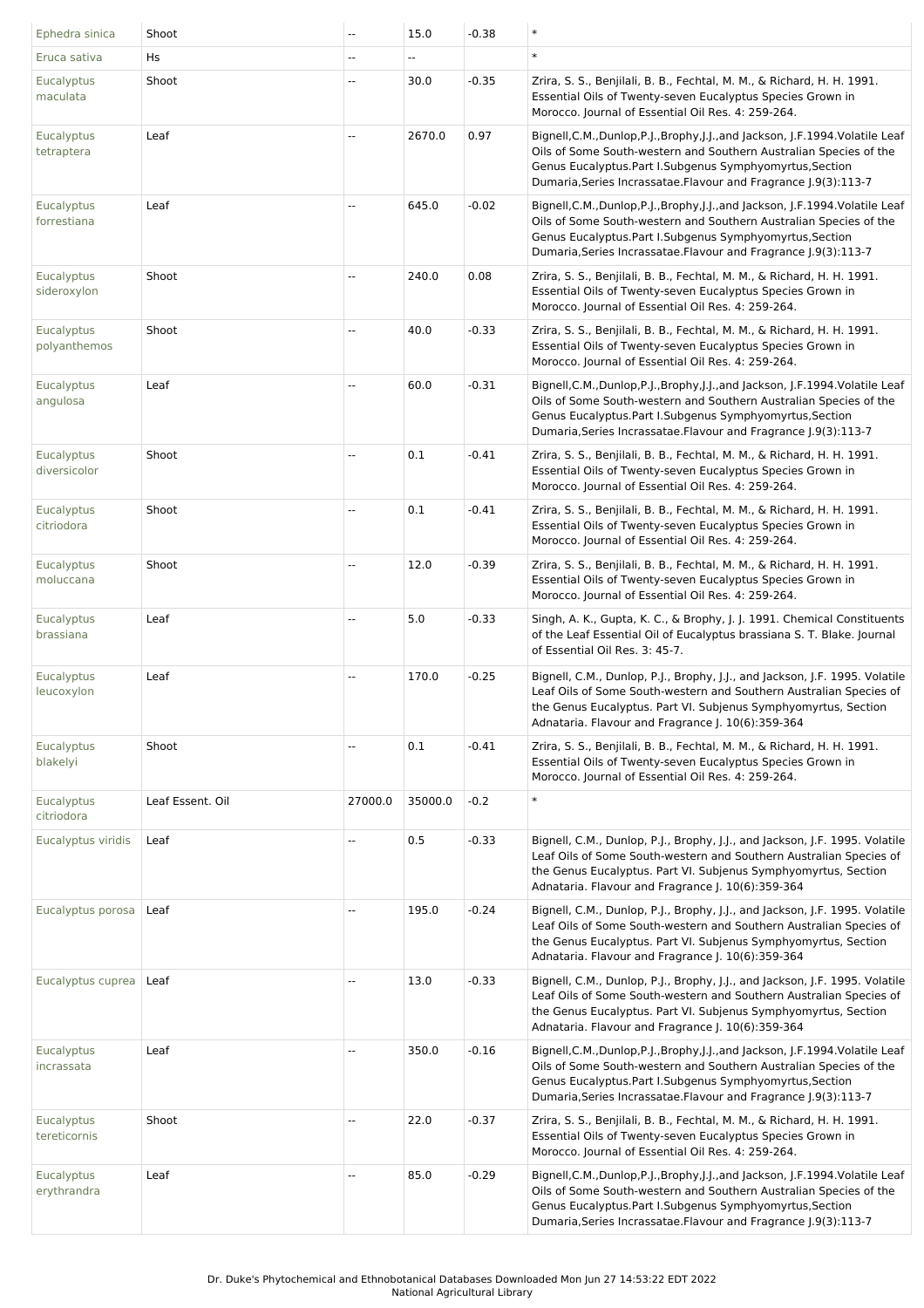| Eucalyptus<br>siderophloia        | Shoot | $\overline{\phantom{a}}$ | 0.1   | $-0.41$ | Zrira, S. S., Benjilali, B. B., Fechtal, M. M., & Richard, H. H. 1991.<br>Essential Oils of Twenty-seven Eucalyptus Species Grown in<br>Morocco. Journal of Essential Oil Res. 4: 259-264.                                                                                            |
|-----------------------------------|-------|--------------------------|-------|---------|---------------------------------------------------------------------------------------------------------------------------------------------------------------------------------------------------------------------------------------------------------------------------------------|
| Eucalyptus<br>oviformis           | Shoot |                          | 0.1   | $-0.41$ | Zrira, S. S., Benjilali, B. B., Fechtal, M. M., & Richard, H. H. 1991.<br>Essential Oils of Twenty-seven Eucalyptus Species Grown in<br>Morocco. Journal of Essential Oil Res. 4: 259-264.                                                                                            |
| Eucalyptus albens                 | Shoot | $\overline{\phantom{a}}$ | 0.1   | $-0.41$ | Zrira, S. S., Benjilali, B. B., Fechtal, M. M., & Richard, H. H. 1991.<br>Essential Oils of Twenty-seven Eucalyptus Species Grown in<br>Morocco. Journal of Essential Oil Res. 4: 259-264.                                                                                            |
| Eucalyptus<br>dealbata            | Shoot | $\overline{\phantom{a}}$ | 250.0 | 0.1     | Zrira, S. S., Benjilali, B. B., Fechtal, M. M., & Richard, H. H. 1991.<br>Essential Oils of Twenty-seven Eucalyptus Species Grown in<br>Morocco. Journal of Essential Oil Res. 4: 259-264.                                                                                            |
| <b>Eucalyptus</b><br>ceratocorys  | Leaf  | $\overline{\phantom{a}}$ | 14.0  | $-0.33$ | Bignell, C.M., Dunlop, P.J., Brophy, J.J., and Jackson, J.F. 1994. Volatile Leaf<br>Oils of Some South-western and Southern Australian Species of the<br>Genus Eucalyptus. Part I. Subgenus Symphyomyrtus, Section<br>Dumaria, Series Incrassatae. Flavour and Fragrance J.9(3):113-7 |
| Eucalyptus<br>melliodora          | Shoot | $\overline{\phantom{a}}$ | 0.1   | $-0.41$ | Zrira, S. S., Benjilali, B. B., Fechtal, M. M., & Richard, H. H. 1991.<br>Essential Oils of Twenty-seven Eucalyptus Species Grown in<br>Morocco. Journal of Essential Oil Res. 4: 259-264.                                                                                            |
| <b>Eucalyptus</b><br>botryoides   | Shoot | $\overline{\phantom{a}}$ | 0.1   | $-0.41$ | Zrira, S. S., Benjilali, B. B., Fechtal, M. M., & Richard, H. H. 1991.<br>Essential Oils of Twenty-seven Eucalyptus Species Grown in<br>Morocco. Journal of Essential Oil Res. 4: 259-264.                                                                                            |
| <b>Eucalyptus</b><br>fasiculosa   | Leaf  | $\overline{\phantom{a}}$ | 60.0  | $-0.31$ | Bignell, C.M., Dunlop, P.J., Brophy, J.J., and Jackson, J.F. 1995. Volatile<br>Leaf Oils of Some South-western and Southern Australian Species of<br>the Genus Eucalyptus. Part VI. Subjenus Symphyomyrtus, Section<br>Adnataria. Flavour and Fragrance J. 10(6):359-364              |
| <b>Eucalyptus</b><br>astringens   | Shoot | $\overline{\phantom{a}}$ | 0.1   | $-0.41$ | Zrira, S. S., Benjilali, B. B., Fechtal, M. M., & Richard, H. H. 1991.<br>Essential Oils of Twenty-seven Eucalyptus Species Grown in<br>Morocco. Journal of Essential Oil Res. 4: 259-264.                                                                                            |
| <b>Eucalyptus</b><br>intertexta   | Leaf  | $\overline{a}$           | 5.5   | $-0.33$ | Bignell, C.M., Dunlop, P.J., Brophy, J.J., and Jackson, J.F. 1995. Volatile<br>Leaf Oils of Some South-western and Southern Australian Species of<br>the Genus Eucalyptus. Part VI. Subjenus Symphyomyrtus, Section<br>Adnataria. Flavour and Fragrance J. 10(6):359-364              |
| Eucalyptus<br>desquamata          | Leaf  | $\sim$                   | 22.0  | $-0.32$ | Bignell, C.M., Dunlop, P.J., Brophy, J.J., and Jackson, J.F. 1995. Volatile<br>Leaf Oils of Some South-western and Southern Australian Species of<br>the Genus Eucalyptus. Part VI. Subjenus Symphyomyrtus, Section<br>Adnataria. Flavour and Fragrance J. 10(6):359-364              |
| Eucalyptus<br>lansdowneana        | Leaf  | $\overline{\phantom{a}}$ | 11.0  | $-0.33$ | Bignell, C.M., Dunlop, P.J., Brophy, J.J., and Jackson, J.F. 1995. Volatile<br>Leaf Oils of Some South-western and Southern Australian Species of<br>the Genus Eucalyptus. Part VI. Subjenus Symphyomyrtus, Section<br>Adnataria. Flavour and Fragrance J. 10(6):359-364              |
| Eucalyptus<br>ochrophloia         | Leaf  |                          | 0.8   | $-0.33$ | Bignell, C.M., Dunlop, P.J., Brophy, J.J., and Jackson, J.F. 1995. Volatile<br>Leaf Oils of Some South-western and Southern Australian Species of<br>the Genus Eucalyptus. Part VI. Subjenus Symphyomyrtus, Section<br>Adnataria. Flavour and Fragrance J. 10(6):359-364              |
| Eucalyptus<br>largisparsa         | Leaf  |                          | 4.6   | $-0.33$ | Bignell, C.M., Dunlop, P.J., Brophy, J.J., and Jackson, J.F. 1995. Volatile<br>Leaf Oils of Some South-western and Southern Australian Species of<br>the Genus Eucalyptus. Part VI. Subjenus Symphyomyrtus, Section<br>Adnataria. Flavour and Fragrance J. 10(6):359-364              |
| Eucalyptus<br>maideni             | Shoot | $\overline{\phantom{a}}$ | 0.1   | $-0.41$ | Zrira, S. S., Benjilali, B. B., Fechtal, M. M., & Richard, H. H. 1991.<br>Essential Oils of Twenty-seven Eucalyptus Species Grown in<br>Morocco. Journal of Essential Oil Res. 4: 259-264.                                                                                            |
| <b>Eucalyptus</b><br>globulus     | Shoot | $\overline{\phantom{a}}$ | 0.1   | $-0.41$ | Zrira, S. S., Benjilali, B. B., Fechtal, M. M., & Richard, H. H. 1991.<br>Essential Oils of Twenty-seven Eucalyptus Species Grown in<br>Morocco. Journal of Essential Oil Res. 4: 259-264.                                                                                            |
| Eucalyptus stoatei   Leaf         |       |                          | 270.0 | $-0.2$  | Bignell, C.M., Dunlop, P.J., Brophy, J.J., and Jackson, J.F. 1994. Volatile Leaf<br>Oils of Some South-western and Southern Australian Species of the<br>Genus Eucalyptus. Part I. Subgenus Symphyomyrtus, Section<br>Dumaria, Series Incrassatae. Flavour and Fragrance J.9(3):113-7 |
| Eucalyptus<br>dolichorhyncha      | Leaf  | $\overline{\phantom{a}}$ | 415.0 | $-0.13$ | Bignell, C.M., Dunlop, P.J., Brophy, J.J., and Jackson, J.F. 1994. Volatile Leaf<br>Oils of Some South-western and Southern Australian Species of the<br>Genus Eucalyptus. Part I. Subgenus Symphyomyrtus, Section<br>Dumaria, Series Incrassatae. Flavour and Fragrance J.9(3):113-7 |
| Eucalyptus<br>punctata            | Shoot | $\overline{a}$           | 0.1   | $-0.41$ | Zrira, S. S., Benjilali, B. B., Fechtal, M. M., & Richard, H. H. 1991.<br>Essential Oils of Twenty-seven Eucalyptus Species Grown in<br>Morocco. Journal of Essential Oil Res. 4: 259-264.                                                                                            |
| <b>Eucalyptus</b><br>occidentalis | Shoot | $\overline{\phantom{a}}$ | 0.1   | $-0.41$ | Zrira, S. S., Benjilali, B. B., Fechtal, M. M., & Richard, H. H. 1991.<br>Essential Oils of Twenty-seven Eucalyptus Species Grown in<br>Morocco. Journal of Essential Oil Res. 4: 259-264.                                                                                            |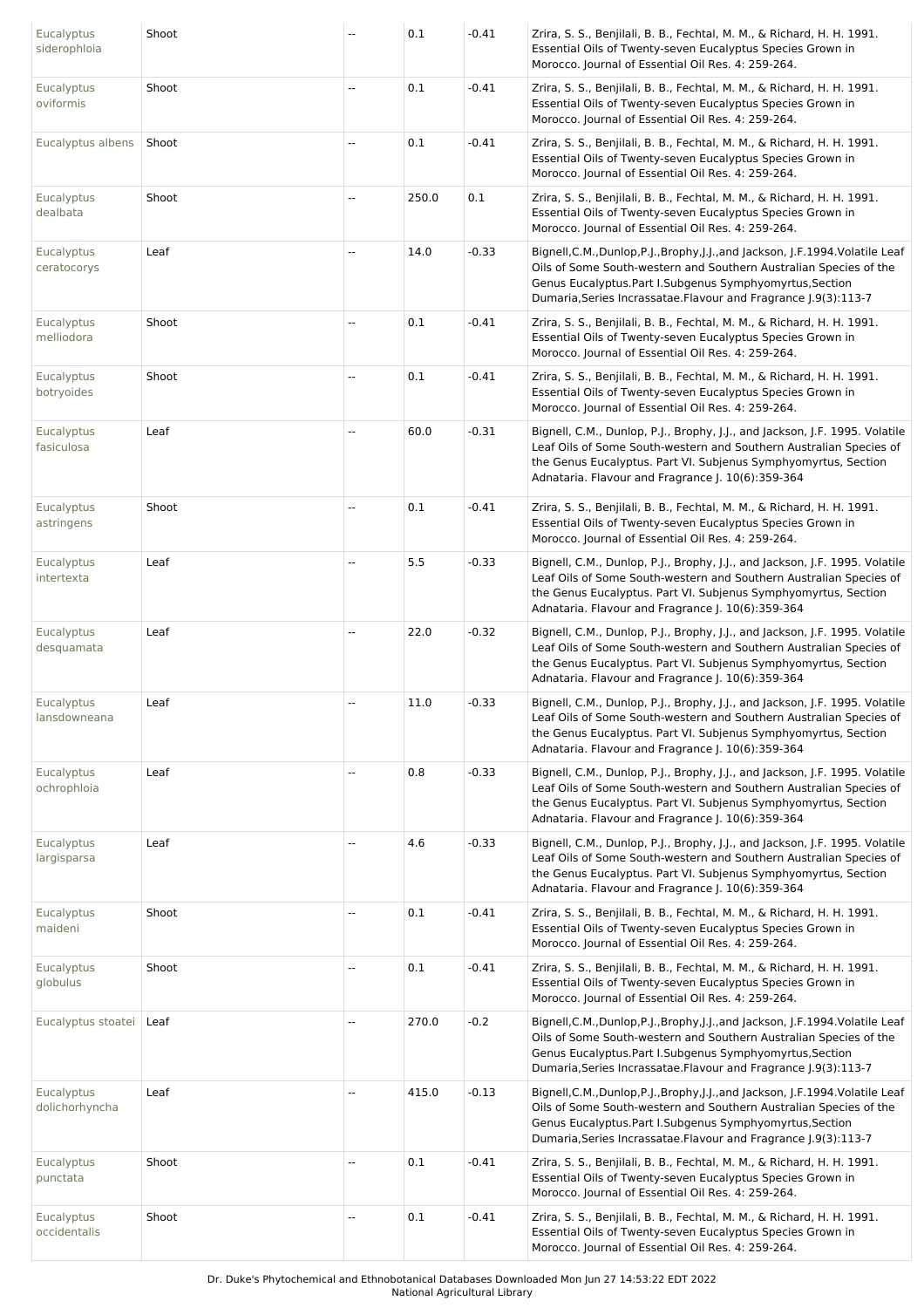| Eucalyptus<br>cladocalyx    | Shoot                | ۵.  | 7.0                      | $-0.4$  | Zrira, S. S., Benjilali, B. B., Fechtal, M. M., & Richard, H. H. 1991.<br>Essential Oils of Twenty-seven Eucalyptus Species Grown in<br>Morocco. Journal of Essential Oil Res. 4: 259-264.                                                                               |
|-----------------------------|----------------------|-----|--------------------------|---------|--------------------------------------------------------------------------------------------------------------------------------------------------------------------------------------------------------------------------------------------------------------------------|
| Eucalyptus<br>camaldulensis | Shoot                | Щ,  | 0.1                      | $-0.41$ | Zrira, S. S., Benjilali, B. B., Fechtal, M. M., & Richard, H. H. 1991.<br>Essential Oils of Twenty-seven Eucalyptus Species Grown in<br>Morocco. Journal of Essential Oil Res. 4: 259-264.                                                                               |
| Eucalyptus<br>bosistoana    | Shoot                | --  | 15.0                     | $-0.38$ | Zrira, S. S., Benjilali, B. B., Fechtal, M. M., & Richard, H. H. 1991.<br>Essential Oils of Twenty-seven Eucalyptus Species Grown in<br>Morocco. Journal of Essential Oil Res. 4: 259-264.                                                                               |
| Eucalyptus<br>grandis       | Leaf Essent. Oil     | 44  | 1000.0                   | $-0.4$  | $\ast$                                                                                                                                                                                                                                                                   |
| Eucalyptus<br>populnea      | Leaf                 | Ξ.  | 1.8                      | $-0.33$ | Bignell, C.M., Dunlop, P.J., Brophy, J.J., and Jackson, J.F. 1995. Volatile<br>Leaf Oils of Some South-western and Southern Australian Species of<br>the Genus Eucalyptus. Part VI. Subjenus Symphyomyrtus, Section<br>Adnataria. Flavour and Fragrance J. 10(6):359-364 |
| Eucalyptus<br>melanophloia  | Leaf                 | --  | 27.0                     | $-0.32$ | Bignell, C.M., Dunlop, P.J., Brophy, J.J., and Jackson, J.F. 1995. Volatile<br>Leaf Oils of Some South-western and Southern Australian Species of<br>the Genus Eucalyptus. Part VI. Subjenus Symphyomyrtus, Section<br>Adnataria. Flavour and Fragrance J. 10(6):359-364 |
| Eucalyptus<br>odorata       | Leaf                 | --  | 4.4                      | $-0.33$ | Bignell, C.M., Dunlop, P.J., Brophy, J.J., and Jackson, J.F. 1995. Volatile<br>Leaf Oils of Some South-western and Southern Australian Species of<br>the Genus Eucalyptus. Part VI. Subjenus Symphyomyrtus, Section<br>Adnataria. Flavour and Fragrance J. 10(6):359-364 |
| Eucalyptus sparsa           | Leaf                 | --  | 40.0                     | $-0.32$ | Bignell, C.M., Dunlop, P.J., Brophy, J.J., and Jackson, J.F. 1995. Volatile<br>Leaf Oils of Some South-western and Southern Australian Species of<br>the Genus Eucalyptus. Part VI. Subjenus Symphyomyrtus, Section<br>Adnataria. Flavour and Fragrance J. 10(6):359-364 |
| Eucalyptus<br>behriana      | Leaf                 | Щ,  | 2.7                      | $-0.33$ | Bignell, C.M., Dunlop, P.J., Brophy, J.J., and Jackson, J.F. 1995. Volatile<br>Leaf Oils of Some South-western and Southern Australian Species of<br>the Genus Eucalyptus. Part VI. Subjenus Symphyomyrtus, Section<br>Adnataria. Flavour and Fragrance J. 10(6):359-364 |
| Foeniculum<br>vulgare       | <b>Essential Oil</b> | --  | 200.0                    | $-0.69$ | Jim Duke's personal files.                                                                                                                                                                                                                                               |
| Hedychium flavum   Shoot    |                      | --  | 2690.0                   | 5.04    | $\ast$                                                                                                                                                                                                                                                                   |
| Houttuynia<br>cordata       | Shoot Essent. Oil    | --  | $\overline{\phantom{a}}$ |         | $\ast$                                                                                                                                                                                                                                                                   |
| Humulus lupulus             | <b>Essential Oil</b> | --  | $\overline{\phantom{a}}$ |         | $\ast$                                                                                                                                                                                                                                                                   |
| Humulus lupulus             | Fruit                | Щ,  | 520.0                    | $-0.49$ | CRC Handbook of Medicinal Herbs and/or CRC Handbook of<br>Proximate Analyses                                                                                                                                                                                             |
| Hyptis suaveolens           | Shoot                | Щ,  | 7.0                      | $-0.4$  | Mallvarapu, G.R., Ramesh, S., Kaul, P.N., Bhattacharya, A.K., and<br>Rao, B.R.R. 1993. The Essential Oil of Hyptis suaveolens (L.) Poit. J.<br>Ess. Oil Res. 5: 321.                                                                                                     |
| Hyptis suaveolens           | Shoot                | Щ,  | 7.0                      | $-0.4$  | Mallvarapu, G.R., Ramesh, S., Kaul, P.N., Bhattacharya, A.K., and<br>Rao, B.R.R. 1993. The Essential Oil of Hyptis suaveolens (L.) Poit. J.<br>Ess. Oil Res. 5: 321.                                                                                                     |
| Hyssopus<br>officinalis     | Shoot                | щ.  | 210.0                    | 0.02    | Kerrola, K., Galambosi, B. and Kallio, H. 1994. Volatile Components<br>and Odor Intensity of Four Phenotypes of Hyssop (Hyssopus<br>officinalis L.) J. Agric. Food Chem. 42: 776-781.                                                                                    |
| Hyssopus<br>officinalis     | Shoot                | щ.  | 230.0                    | 0.06    | Kerrola, K., Galambosi, B. and Kallio, H. 1994. Volatile Components<br>and Odor Intensity of Four Phenotypes of Hyssop (Hyssopus<br>officinalis L.) J. Agric. Food Chem. 42: 776-781.                                                                                    |
| Hyssopus<br>officinalis     | Shoot                | --  | 240.0                    | 0.08    | Kerrola, K., Galambosi, B. and Kallio, H. 1994. Volatile Components<br>and Odor Intensity of Four Phenotypes of Hyssop (Hyssopus<br>officinalis L.) J. Agric. Food Chem. 42: 776-781.                                                                                    |
| Hyssopus<br>officinalis     | Shoot                | --  | 240.0                    | 0.08    | Kerrola, K., Galambosi, B. and Kallio, H. 1994. Volatile Components<br>and Odor Intensity of Four Phenotypes of Hyssop (Hyssopus<br>officinalis L.) J. Agric. Food Chem. 42: 776-781.                                                                                    |
| Hyssopus<br>officinalis     | Shoot                | --  | 200.0                    | $-0.0$  | Kerrola, K., Galambosi, B. and Kallio, H. 1994. Volatile Components<br>and Odor Intensity of Four Phenotypes of Hyssop (Hyssopus<br>officinalis L.) J. Agric. Food Chem. 42: 776-781.                                                                                    |
| Hyssopus<br>officinalis     | Shoot                | --  | 200.0                    | $-0.0$  | Kerrola, K., Galambosi, B. and Kallio, H. 1994. Volatile Components<br>and Odor Intensity of Four Phenotypes of Hyssop (Hyssopus<br>officinalis L.) J. Agric. Food Chem. 42: 776-781.                                                                                    |
| Hyssopus<br>officinalis     | Leaf                 | 3.0 | 660.0                    | $-0.01$ | $\ast$                                                                                                                                                                                                                                                                   |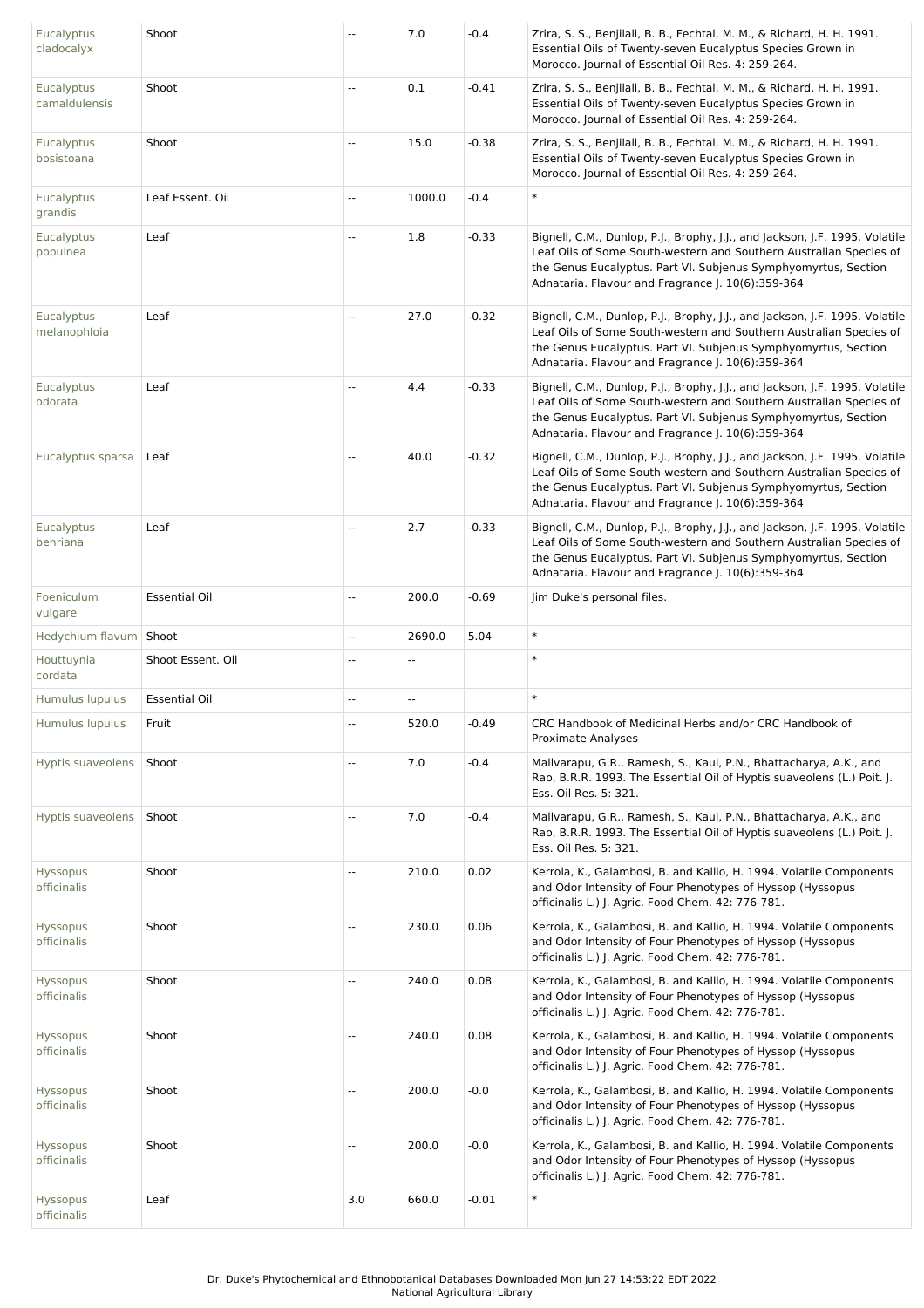| <b>Hyssopus</b><br>officinalis | Shoot                | $\sim$                   | 70.0                     | $-0.27$ | Tsankova, E.T., Konatchiev, A.N. and Genova, E.M. 1993. Chemical<br>Composition of the Essential Oils of Two Hyssopus officinalis<br>cultivars. J. Ess. Oil Res. 5: 609-611.                                                                  |
|--------------------------------|----------------------|--------------------------|--------------------------|---------|-----------------------------------------------------------------------------------------------------------------------------------------------------------------------------------------------------------------------------------------------|
| Hyssopus<br>officinalis        | Shoot                | Ξ.                       | 270.0                    | 0.14    | Kerrola, K., Galambosi, B. and Kallio, H. 1994. Volatile Components<br>and Odor Intensity of Four Phenotypes of Hyssop (Hyssopus<br>officinalis L.) J. Agric. Food Chem. 42: 776-781.                                                         |
| Hyssopus<br>officinalis        | Shoot                | --                       | 330.0                    | 0.26    | Kerrola, K., Galambosi, B. and Kallio, H. 1994. Volatile Components<br>and Odor Intensity of Four Phenotypes of Hyssop (Hyssopus<br>officinalis L.) J. Agric. Food Chem. 42: 776-781.                                                         |
| Hyssopus<br>officinalis        | Shoot                | ÷.                       | 260.0                    | 0.12    | Kerrola, K., Galambosi, B. and Kallio, H. 1994. Volatile Components<br>and Odor Intensity of Four Phenotypes of Hyssop (Hyssopus<br>officinalis L.) J. Agric. Food Chem. 42: 776-781.                                                         |
| Hyssopus<br>officinalis        | Flower               | 40.0                     | 415.0                    | 0.72    | $\ast$                                                                                                                                                                                                                                        |
| Hyssopus<br>officinalis        | Shoot                | $\overline{\phantom{a}}$ | 70.0                     | $-0.27$ | Tsankova, E.T., Konatchiev, A.N. and Genova, E.M. 1993. Chemical<br>Composition of the Essential Oils of Two Hyssopus officinalis<br>cultivars. J. Ess. Oil Res. 5: 609-611.                                                                  |
| Lantana camara                 | Shoot                | Щ,                       | 188.0                    | $-0.03$ | $\ast$                                                                                                                                                                                                                                        |
| Laurus nobilis                 | Leaf                 | 4.0                      | 180.0                    | $-0.25$ | Lawrence, B.M., Essential Oils 1976-1977, Essential Oils 1978,<br>Essential Oils 1979-1980.                                                                                                                                                   |
| Laurus nobilis                 | Leaf Essent. Oil     | ω.                       | 200.0                    | $-0.4$  | $\ast$                                                                                                                                                                                                                                        |
| Lavandula x<br>hybrida         | Shoot                | 20.0                     | 45.0                     | $-0.32$ | Tucker, A.O., Maciarello, M.J., Angell, S., Espaillat, J.R., and French,<br>E.C. 1993. The Essential Oil of Lavandula x hybrida Balb. ex Ging., a<br>Distinct Hybrid from L. x heterophylla Poir. (Labiatae). J. Ess. Oil Res.<br>5: 443-445. |
| Leonotis leonurus              | Se                   | Щ,                       | 155.0                    |         | Pedro, L.G., Barroso, J.G., Marques, N.T., Ascensao, L., Pais, M.S.S.<br>and Scheffer, J.J.C. 1991. Composition of the Essential Oil from<br>Sepals of Leonotis leonurus R. Br. J. Ess. Oil Res. 3: 451-3                                     |
| Leptospermum<br>scoparium      | <b>Essential Oil</b> | $\overline{\phantom{a}}$ | $\sim$                   |         | $\ast$                                                                                                                                                                                                                                        |
| Lindera benzoin                | Leaf                 | 30.0                     | 100.0                    | $-0.29$ | $\ast$                                                                                                                                                                                                                                        |
| Lindera benzoin                | Fruit                | 60.0                     | 135.0                    | $-0.5$  | $\ast$                                                                                                                                                                                                                                        |
| Lindera benzoin                | Shoot Essent. Oil    | $\overline{a}$           | 150000.0 0.97            |         | Tucker, A. O. and Debaggio, T. 2000. The Big Book of Herbs.<br>Interweave Press, Inc. Loveland, CO. 688 pp.                                                                                                                                   |
| Lippia alba                    | Leaf                 | ۵.                       | 300.0                    | $-0.19$ | Grenand, P., Moretti, C., and Jacquemin, H. 1987. Pharmacopees<br>Traditionnelles en Guyane. l'ORSTROM, Paris. 569 pp.                                                                                                                        |
| Lonicera japonica              | Flower               | 0.047                    | 0.085                    | $-0.7$  | Schlotzhauer, W.S., S.D. Pair, and R.J. Horvat. 1996. Volatile<br>constituents from the flowers of Japanese Honeysuckle. J. Agric. Food<br>Chem. 44:206-209.                                                                                  |
| Magnolia<br>denudata           | Twig                 |                          | --                       |         | $\ast$                                                                                                                                                                                                                                        |
| Magnolia<br>denudata           | <b>Bulb</b>          | $\sim$                   | $\overline{\phantom{a}}$ |         | $\ast$                                                                                                                                                                                                                                        |
| Magnolia<br>denudata           | <b>Bark</b>          | $\overline{\phantom{a}}$ | $\overline{\phantom{a}}$ |         | $\ast$                                                                                                                                                                                                                                        |
| Magnolia<br>denudata           | Leaf                 | $\overline{a}$           | ÷.                       |         | $\ast$                                                                                                                                                                                                                                        |
| Magnolia<br>denudata           | Flower               | Щ,                       | Ξ.                       |         | $\ast$                                                                                                                                                                                                                                        |
| Matricaria recutita            | Plant                | $\sim$                   | $\overline{\phantom{a}}$ |         | Kameoka, H. and Nakai, K. 1987. Components of essential oil from<br>the root of Glycyrrhiza-glabra. Nippon Gogeikagaku Kaishi 61(9):<br>1119-1122.                                                                                            |
| Melaleuca<br>alternifolia      | <b>Essential Oil</b> | $\sim$ $\sim$            | 4400.0                   | $-0.66$ | $\ast$                                                                                                                                                                                                                                        |
| Melaleuca<br>alternifolia      | Root Essent. Oil     | $\overline{a}$           | 900.0                    | $-1.35$ | $\ast$                                                                                                                                                                                                                                        |
| Melia azedarach                | Wood                 | $\overline{\phantom{a}}$ | $\overline{\phantom{a}}$ |         | $\ast$                                                                                                                                                                                                                                        |
| Melissa officinalis            | Shoot                | 1.0                      | 870.0                    | 1.35    | $\ast$                                                                                                                                                                                                                                        |
| Mentha spicata                 | Leaf                 |                          | $\overline{a}$           |         | Duke, J. A. Writeups or information summaries on approximately<br>2,000 economic plants, USDA, ARS, Beltsville, MD 20705.                                                                                                                     |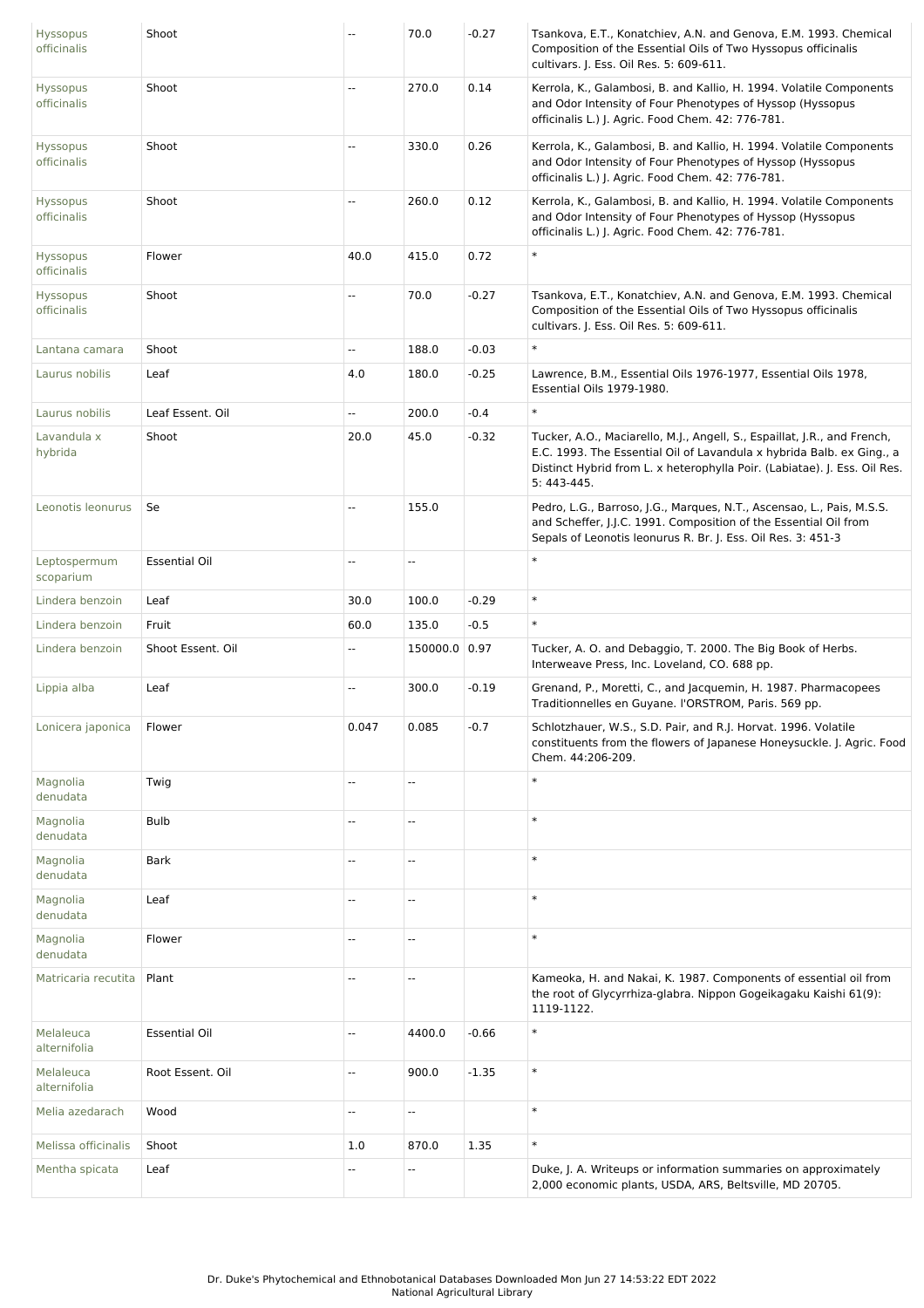| Mentha aquatica                     | Shoot                |                          | 32.0                     | $-0.35$ | Umemoto, K., Arai, T., Nii, H. and Furukawa, K. 1993. A New<br>Chemotype of Mentha aquatica Containing Sesquiterpene Alcohols<br>as Major Components. Nippon Nogeikagaku Kaishi 67(10): 1417-<br>1419.                               |
|-------------------------------------|----------------------|--------------------------|--------------------------|---------|--------------------------------------------------------------------------------------------------------------------------------------------------------------------------------------------------------------------------------------|
| Mentha aquatica                     | Shoot                | $\sim$ $\sim$            | 75.0                     | $-0.26$ | Umemoto, K., Arai, T., Nii, H. and Furukawa, K. 1993. A New<br>Chemotype of Mentha aquatica Containing Sesquiterpene Alcohols<br>as Major Components. Nippon Nogeikagaku Kaishi 67(10): 1417-<br>1419.                               |
| Mentha arvensis<br>var. piperascens | Leaf                 | $\overline{\phantom{a}}$ | 700.0                    | 0.01    | $\ast$                                                                                                                                                                                                                               |
| Mentha pulegium                     | Plant                | $\overline{\phantom{a}}$ | $\overline{a}$           |         | Duke, J. A. Writeups or information summaries on approximately<br>2,000 economic plants, USDA, ARS, Beltsville, MD 20705.                                                                                                            |
| Mentha aquatica                     | Shoot                | Ξ.                       | 75.0                     | $-0.26$ | Umemoto, K., Arai, T., Nii, H. and Furukawa, K. 1993. A New<br>Chemotype of Mentha aquatica Containing Sesquiterpene Alcohols<br>as Major Components. Nippon Nogeikagaku Kaishi 67(10): 1417-<br>1419.                               |
| Mentha aquatica                     | Shoot                | $\overline{\phantom{a}}$ | 32.0                     | $-0.35$ | Umemoto, K., Arai, T., Nii, H. and Furukawa, K. 1993. A New<br>Chemotype of Mentha aquatica Containing Sesquiterpene Alcohols<br>as Major Components. Nippon Nogeikagaku Kaishi 67(10): 1417-<br>1419.                               |
| Mentha spicata                      | <b>Essential Oil</b> | $\sim$                   | $\overline{\phantom{a}}$ |         | $\ast$                                                                                                                                                                                                                               |
| Mentha x piperita                   | Leaf                 | 8.0                      | 80.0                     | $-0.3$  | Duke, J. A. Writeups or information summaries on approximately<br>2,000 economic plants, USDA, ARS, Beltsville, MD 20705.                                                                                                            |
| Mentha pulegium                     | <b>Essential Oil</b> | ÷.                       | ÷.                       |         | $\ast$                                                                                                                                                                                                                               |
| Mentha longifolia                   | Shoot                | 30.0                     | 4155.0                   | 8.01    | $\ast$                                                                                                                                                                                                                               |
| Mentha aquatica                     | Shoot                |                          | 115.0                    | $-0.18$ | Umemoto, K., Arai, T., Nii, H. and Furukawa, K. 1993. A New<br>Chemotype of Mentha aquatica Containing Sesquiterpene Alcohols<br>as Major Components. Nippon Nogeikagaku Kaishi 67(10): 1417-<br>1419.                               |
| Mentha aquatica                     | Leaf                 | 70.0                     | 850.0                    | 0.08    | $\ast$                                                                                                                                                                                                                               |
| Mentha<br>rotundifolia              | Leaf                 | $\overline{\phantom{a}}$ | 600.0                    | $-0.04$ | $\ast$                                                                                                                                                                                                                               |
| Micromeria varia                    | Shoot                | $\overline{\phantom{a}}$ | 155.0                    | $-0.1$  | Pedro, L.G., et al. 1995. Composition of the Essential oil of<br>Micromeria varia Benth. ssp. thymoides (Sol. ex Lowe) Perez var.<br>thymoides, and endemic species of the Madeira Archipelago. flav. &<br>Fragr. J. 10(3): 199-202. |
| Micromeria<br>fruticosa             | Shoot                | $\sim$ $\sim$            | 645.0                    | 0.9     | Fleisher, Z. and Fleisher, A. 1991. The Essential Oil of Micromeria<br>fruticosa (L.) Druce subsp. barbata (Boiss et. Ky.), P.H. Davis.<br>Aromatic Plants of the Holy Land and the Sinai. Part VII. J. Ess. Oil<br>Res 3: 477-479.  |
| Micromeria<br>myrtifolia            | Shoot                | $\overline{\phantom{a}}$ | 130.0                    | $-0.15$ | Ozek, T., Kirimer, N., and Baser, K.H.C. 1992. Composition of the<br>Essential Oil of Micromeria myrtifolia Boiss. et Hohen. J. Ess. Oil Res.,<br>4:79-80.                                                                           |
| Micromeria<br>fruticosa             | Shoot                | $\sim$ $\sim$            | 645.0                    | 0.9     | Fleisher, Z. and Fleisher, A. 1991. The Essential Oil of Micromeria<br>fruticosa (L.) Druce subsp. barbata (Boiss et. Ky.), P.H. Davis.<br>Aromatic Plants of the Holy Land and the Sinai. Part VII. J. Ess. Oil<br>Res 3: 477-479.  |
| Micromeria juliana                  | Leaf                 | $\overline{\phantom{a}}$ | 365.0                    | $-0.16$ | Kirimer, N., Ozek, T., and Baser, K.H.C. 1991. Composition of the<br>Essential Oil of Micromeria congesta. J. Ess. Oil Res., 3: 387-393.                                                                                             |
| Micromeria varia                    | Shoot                | $\overline{\phantom{a}}$ | 155.0                    | $-0.1$  | $\ast$                                                                                                                                                                                                                               |
| Micromeria<br>fruticosa             | Leaf                 | $\overline{\phantom{a}}$ | 2640.0                   | 0.96    | Kirimer, N., Ozek, T., and Baser, K.H.C. 1991. Composition of the<br>Essential Oil of Micromeria congesta. J. Ess. Oil Res., 3: 387-393.                                                                                             |
| Minthostachys<br>mollis             | Shoot                | 11.0                     | 32.0                     | $-0.35$ | Alkire, B.H., Tucker, A.O., and Maciarello, M.J. 1994. Tipo<br>(Minthostachys mollis (Lamiaceae): An Ecuadorian Mint. Econ. Bot.<br>$48(1): 60-64.$                                                                                  |
| Monarda didyma                      | Leaf                 | Ξ.                       | ÷.                       |         | Flavour and Fragrance Journal, 6: 80.                                                                                                                                                                                                |
| Monarda didyma                      | Flower               | Ξ.                       | 30.0                     | $-0.6$  | Flavour and Fragrance Journal, 6: 80.                                                                                                                                                                                                |
| Monarda citriodora   Leaf           |                      |                          | 50.0                     | $-0.31$ | Collins, J.E., Bishop, C.D., Deans, S.G. and Svoboda, K.P. 1994.<br>Composition of the Essential Oil from the Leaves and Flowers of<br>Monarda citriodora var. citriodora grown in the United Kingdom. J.<br>Ess. Oil Res. 6: 27-9.  |
| Monarda citriodora   Flower         |                      | $\overline{\phantom{a}}$ | 50.0                     | $-0.53$ | Collins, J.E., Bishop, C.D., Deans, S.G. and Svoboda, K.P. 1994.<br>Composition of the Essential Oil from the Leaves and Flowers of<br>Monarda citriodora var. citriodora grown in the United Kingdom. J.<br>Ess. Oil Res. 6: 27-9.  |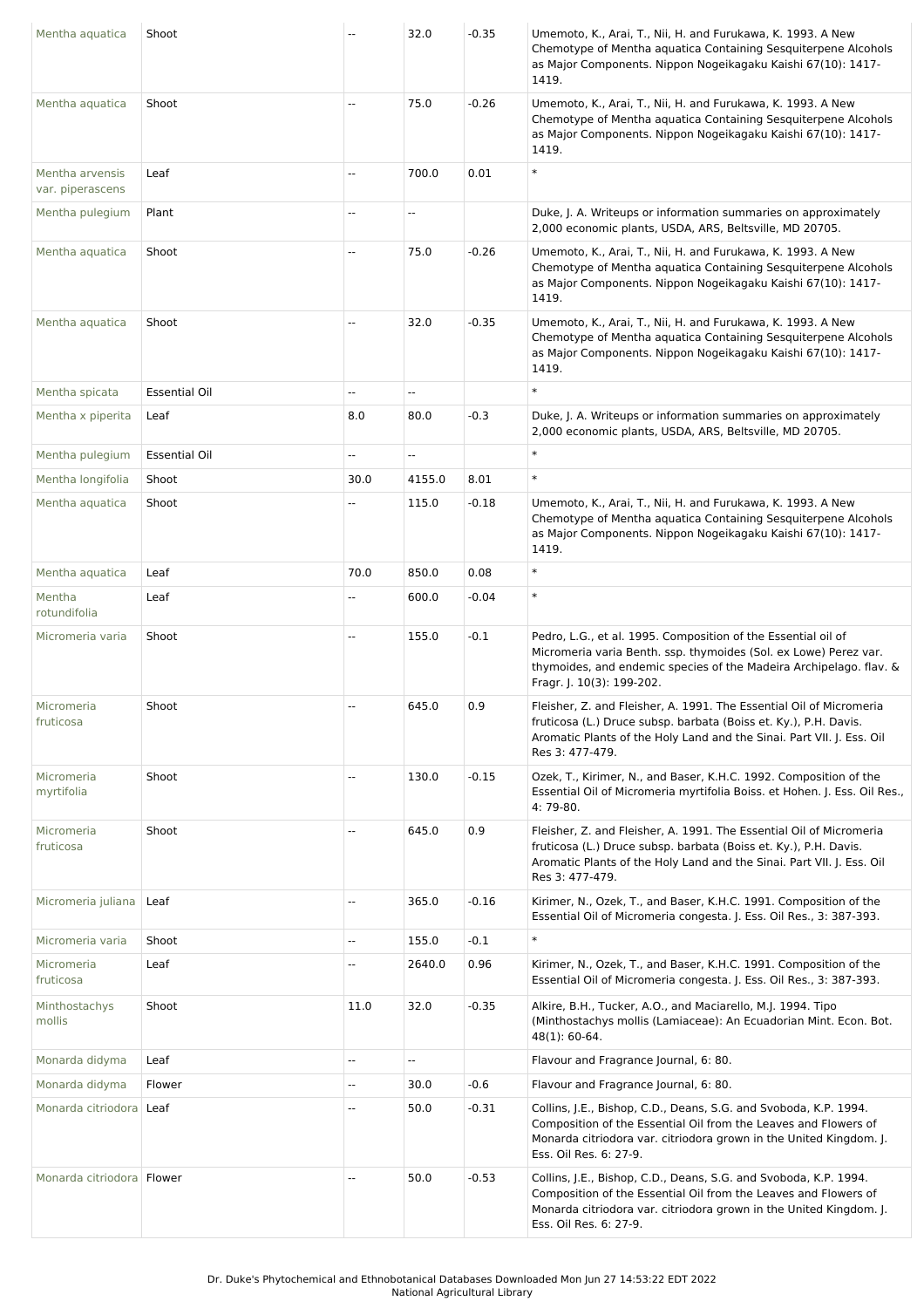| Montanoa<br>tomentosa       | Plant                |                          |                |         |                                                                                                                                                                                                                         |
|-----------------------------|----------------------|--------------------------|----------------|---------|-------------------------------------------------------------------------------------------------------------------------------------------------------------------------------------------------------------------------|
| Murraya koenigii            | Leaf                 | 23.0                     | 7540.0         | 3.36    | $\ast$                                                                                                                                                                                                                  |
| Myrciaria dubia             | Fruit                |                          | ۰.             |         | $\ast$                                                                                                                                                                                                                  |
| Myristica fragrans          | Seed Essent. Oil     | --                       | н.             |         | $\ast$                                                                                                                                                                                                                  |
| Myristica fragrans          | Seed                 | $\overline{a}$           | $\overline{a}$ |         | $\ast$                                                                                                                                                                                                                  |
| Myrrhis odorata             | Leaf Essent. Oil     | $\overline{\phantom{a}}$ | 17000.0        | $-0.3$  | $\ast$                                                                                                                                                                                                                  |
| Myrtus communis             | Shoot                | 7.0                      | 40.0           | $-0.33$ | $\ast$                                                                                                                                                                                                                  |
| Nepeta racemosa             | Shoot                | Ξ.                       | 240.0          | 0.08    | Baser, K.H.C., Ozek, T., Akgul, A. and Tumen, G. 1993. Composition<br>of the Essential Oil of Nepeta racemosa Lam. J. Ess. Oil Res. 5: 215-7.                                                                           |
| Nepeta cataria              | Plant                | --                       | 1800.0         | 1.47    | $\ast$                                                                                                                                                                                                                  |
| Nepeta racemosa             | Shoot                | $\overline{a}$           | 240.0          | 0.08    | Baser, K.H.C., Ozek, T., Akgul, A. and Tumen, G. 1993. Composition<br>of the Essential Oil of Nepeta racemosa Lam. J. Ess. Oil Res. 5: 215-7.                                                                           |
| Ocimum basilicum            | Plant                | $\sim$                   | 35.0           | $-0.78$ | Die Nahrung. Pino, J., Rosado, A., Goire, I., Roncal, E., and Garcia, I.<br>1993. Analysis of the Essential Oil from Cuban Basil. Die Nahrung 37:<br>$(5): 501-504.$                                                    |
| Ocimum suave                | Shoot                | $\overline{\phantom{a}}$ | 110.0          | $-0.19$ | J. Nat. Prod. 44: 308.                                                                                                                                                                                                  |
| Ocimum<br>gratissimum       | Plant                |                          | $\frac{1}{2}$  |         | Lawrence, B.M., Essential Oils 1976-1977, Essential Oils 1978,<br>Essential Oils 1979-1980.                                                                                                                             |
| Ocimum basilicum            | Shoot Essent. Oil    | 2300.0                   | 13900.0        | $-1.12$ | $\ast$                                                                                                                                                                                                                  |
| Ocimum basilicum            | Plant                | Ξ.                       | 35.0           | $-0.78$ | Die Nahrung. Pino, J., Rosado, A., Goire, I., Roncal, E., and Garcia, I.<br>1993. Analysis of the Essential Oil from Cuban Basil. Die Nahrung 37:<br>$(5): 501-504.$                                                    |
| Ocimum<br>kilimandscharicum | Leaf                 | 90.0                     | 165.0          | $-0.25$ | Charles, D.J., and Simon, J.E. 1992. Essential Oil Constituents of<br>Ocimum killimandscharicum Guerke. J. Ess. Oil Res., 4: 125-128.                                                                                   |
| Ocimum<br>gratissimum       | Leaf                 | 115.0                    | 215.0          | $-0.23$ | Charles, D.J. and Simon, J.E. 1992. A New Geraniol Chemotype of<br>Ocimum gratissimum L. J. Ess. Oil Res. 4: 231-234.                                                                                                   |
| Ocimum basilicum            | <b>Essential Oil</b> | 6800.0                   | 37700.0        | $-0.42$ | $\ast$                                                                                                                                                                                                                  |
| Ocimum<br>tenuiflorum       | Leaf                 | 30.0                     | 3060.0         | 1.16    | $\ast$                                                                                                                                                                                                                  |
| Ocimum<br>kilimandscharicum | Flower               | 25.0                     | 945.0          | 2.54    | Charles, D.J., and Simon, J.E. 1992. Essential Oil Constituents of<br>Ocimum killimandscharicum Guerke. J. Ess. Oil Res., 4: 125-128.                                                                                   |
| Ocimum<br>gratissimum       | Flower               | 145.0                    | 220.0          | 0.06    | Charles, D.J. and Simon, J.E. 1992. A New Geraniol Chemotype of<br>Ocimum gratissimum L. J. Ess. Oil Res. 4: 231-234.                                                                                                   |
| Ocimum basilicum            | Leaf Essent. Oil     | --                       | 70000.0        | 0.01    | $\ast$                                                                                                                                                                                                                  |
| Origanum<br>syriacum        | Shoot                | Ξ.                       | 185.0          | $-0.03$ | Fleisher, A. & Fleisher, Z. 1991. Chemical Composition of Origanum<br>syriacum L. Essential Oil. J. Ess. Oil Res. 3: 121-123.                                                                                           |
| Origanum vulgare            | Plant                | --                       | ٠.             |         | $\ast$                                                                                                                                                                                                                  |
| Origanum vulgare            | Shoot                | Ξ.                       | 360.0          | 0.32    | Lagouri, V., Blekas, G., Tsimidou, M., Kokkini, S., and Boskou, D.<br>1993. Composition and Antioxidant Activity of Essential Oils from<br>Oregano Plants Grown Wild in Greece. Z. Lebensm Unters Forsch<br>197: 20-23. |
| Origanum vulgare            | <b>Essential Oil</b> | $\overline{a}$           | 74500.0        | $-0.16$ | $\ast$                                                                                                                                                                                                                  |
| Origanum<br>syriacum        | Shoot                | Ξ.                       | 200.0          | $-0.0$  | Fleisher, A. & Fleisher, Z. 1991. Chemical Composition of Origanum<br>syriacum L. Essential Oil. J. Ess. Oil Res. 3: 121-123.                                                                                           |
| Origanum onites             | Shoot                |                          | 365.0          | 0.33    | Lagouri, V., Blekas, G., Tsimidou, M., Kokkini, S., and Boskou, D.<br>1993. Composition and Antioxidant Activity of Essential Oils from<br>Oregano Plants Grown Wild in Greece. Z. Lebensm Unters Forsch<br>197: 20-23. |
| Origanum vulgare            | Plant                | $\overline{a}$           | 1.0            | $-0.83$ | Sezik, E., Tumen, G., Kirimer, N., Ozek, T., and Baser, K.H.C. 1993.<br>Essential Oil Composition of Four Origanum vulgare Subspecies of<br>Anatolian Origin. J. Ess. Oil Res., 5: 425-431.                             |
| Origanum vulgare            | Plant                | $\overline{\phantom{a}}$ | 35.0           | $-0.78$ | Sezik, E., Tumen, G., Kirimer, N., Ozek, T., and Baser, K.H.C. 1993.<br>Essential Oil Composition of Four Origanum vulgare Subspecies of<br>Anatolian Origin. J. Ess. Oil Res., 5: 425-431.                             |
| Origanum<br>minutiflorum    | Shoot                | 165.0                    | 380.0          | 0.36    | Baser, K.H.C., Tumen, G., Sezik, E. 1991. The Essential Oil of<br>Origanum minutiflorum O. Schwarz and P.H. Davis. J. Ess. Oil Res. 3:<br>445-446.                                                                      |
| Origanum<br>majorana        | Plant                | 35.0                     | 750.0          | 0.13    | $\ast$                                                                                                                                                                                                                  |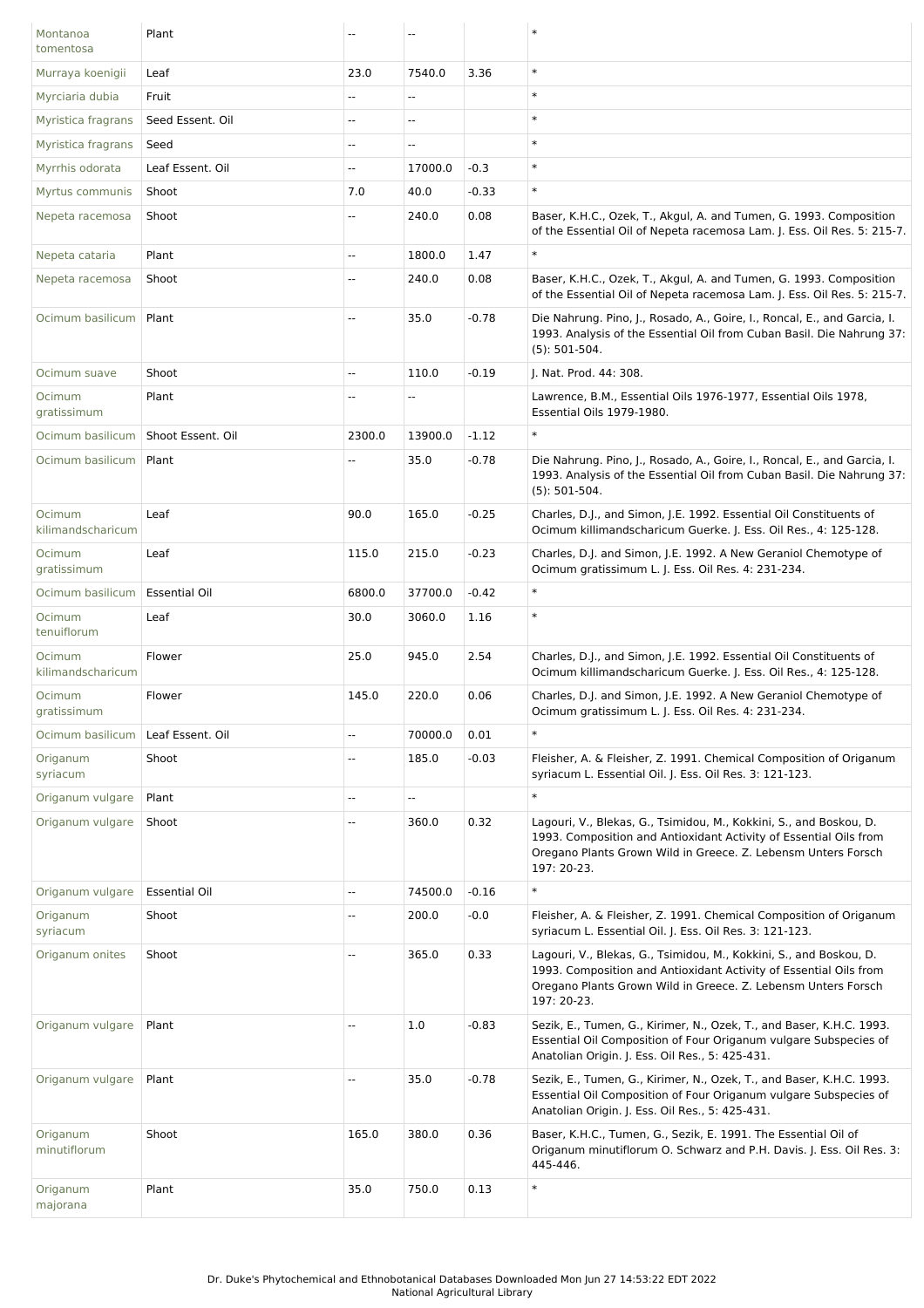| Origanum vulgare           | Plant                |                          | 720.0                  | 0.09    | Sezik, E., Tumen, G., Kirimer, N., Ozek, T., and Baser, K.H.C. 1993.<br>Essential Oil Composition of Four Origanum vulgare Subspecies of<br>Anatolian Origin. J. Ess. Oil Res., 5: 425-431.                                                       |
|----------------------------|----------------------|--------------------------|------------------------|---------|---------------------------------------------------------------------------------------------------------------------------------------------------------------------------------------------------------------------------------------------------|
| Origanum vulgare           | Shoot Essent. Oil    | 15000.0                  | 90600.0                | 0.06    | $\ast$                                                                                                                                                                                                                                            |
| Origanum<br>syriacum       | Shoot                | $\overline{\phantom{a}}$ | 200.0                  | $-0.0$  | Fleisher, A. & Fleisher, Z. 1991. Chemical Composition of Origanum<br>syriacum L. Essential Oil. J. Ess. Oil Res. 3: 121-123.                                                                                                                     |
| Panax ginseng              | Shoot                | $\sim$                   | Ξ.                     |         | $\ast$                                                                                                                                                                                                                                            |
| Panax ginseng              | Flower Essent. Oil   | $\overline{\phantom{a}}$ | Щ,                     |         | $\ast$                                                                                                                                                                                                                                            |
| Pelargonium<br>citrosum    | Shoot                |                          | 5.0                    | $-0.4$  | Matsuda, B. M., et al. 1996. Essential Oil Analysis and Field<br>Evaluation of the Citrosa Plant 'Pelargonium citrosum' as a Repellent<br>Against Populations of Aedes Mosquitoes. J. Am. Mosq. Contr. Assoc.<br>12(1):69-74.                     |
| Perilla frutescens         | Plant                | $\overline{\phantom{a}}$ | $\frac{1}{2}$          |         | Kang, R., Helms, R., Stout, M.J., Jaber, H., Chen, Z., and Nakatsu, T.<br>1992. Antimicrobial Activity of the Volatile Constituents of Perilla<br>frutescens and Its Synergistic Effects with Polygodial. J. Agric. Food<br>Chem., 40: 2328-2330. |
| Perilla frutescens         | Shoot Essent. Oil    | $\overline{\phantom{a}}$ | 167000.0 1.23          |         | Nguyen, X. D., La, D. M., Lu'u, D. C., Leclercq, P. A. 1995. Essential<br>Oil Constituents from the Aerial Parts of Perilla frutescens (L.)<br>Britton. J. Essent. Oil Res., 7(4): 429-432.                                                       |
| Perilla frutescens         | Leaf Essent. Oil     | $\overline{\phantom{a}}$ | 38000.0                | $-0.18$ | Kang, R., Helms, R., Stout, M.J., Jaber, H., Chen, Z., and Nakatsu, T.<br>1992. Antimicrobial Activity of the Volatile Constituents of Perilla<br>frutescens and Its Synergistic Effects with Polygodial. J. Agric. Food<br>Chem., 40: 2328-2330. |
| Petroselinum<br>crispum    | Seed                 | 6.6                      | 770.0                  | $-0.25$ | $\ast$                                                                                                                                                                                                                                            |
| Petroselinum<br>crispum    | Fruit Essent. Oil    | 11000.0                  | 62100.0                | $-0.18$ | $\ast$                                                                                                                                                                                                                                            |
| Petroselinum<br>crispum    | Leaf                 | $\mathbb{L}$             | 2.46                   | $-0.33$ | $\ast$                                                                                                                                                                                                                                            |
| Pimenta dioica             | Leaf Essent, Oil     | $\overline{a}$           | Ξ.                     |         | $\ast$                                                                                                                                                                                                                                            |
| Pimenta racemosa           | Leaf                 | $\overline{\phantom{a}}$ | 110.0                  | $-0.28$ | $\ast$                                                                                                                                                                                                                                            |
| Pimpinella anisum          | Plant                | $\overline{\phantom{a}}$ | $- -$                  |         | $\ast$                                                                                                                                                                                                                                            |
| Pimpinella anisum          | Seed Essent. Oil     | $\overline{\phantom{a}}$ | --                     |         | $\ast$                                                                                                                                                                                                                                            |
| Pimpinella anisum          | Seed                 |                          | Ξ.                     |         | Newall, C. A., Anderson, L. A. and Phillipson, J. D. 1996. Herbal<br>Medicine - A Guide for Health-care Professionals. The Pharmaceutical<br>Press, London. 296pp.                                                                                |
| Pinus sylvestris           | <b>Essential Oil</b> | $\overline{a}$           | ۰.                     |         | $\ast$                                                                                                                                                                                                                                            |
| Pinus sylvestris           | Leaf Essent. Oil     | $\overline{\phantom{a}}$ | 13900.0                | $-0.32$ | $\ast$                                                                                                                                                                                                                                            |
| Pinus strobus              | Leaf Essent. Oil     | $\overline{\phantom{a}}$ | Ξ.                     |         | $\ast$                                                                                                                                                                                                                                            |
| Piper nigrum               | <b>Essential Oil</b> | $\sim$                   | u.                     |         | $\ast$                                                                                                                                                                                                                                            |
| Piper nigrum               | Seed                 | $\overline{\phantom{a}}$ | uu.                    |         | $\ast$                                                                                                                                                                                                                                            |
| Piper cubeba               | Fruit Essent. Oil    | $\overline{\phantom{a}}$ | 34000.0                | $-0.41$ | $\ast$                                                                                                                                                                                                                                            |
| Piper nigrum               | Fruit Essent. Oil    |                          | 160000.0 352000.0 2.21 |         | $\ast$                                                                                                                                                                                                                                            |
| Piper nigrum               | Fruit                | $\overline{\phantom{a}}$ | Ξ.                     |         | Chemical Constituents of Oriental Herbs (3 diff. books)                                                                                                                                                                                           |
| Piper nigrum               | Leaf Essent. Oil     | $\overline{\phantom{a}}$ | 30000.0                | $-0.23$ | $\ast$                                                                                                                                                                                                                                            |
| Pistacia lentiscus         | Plant                | $\overline{a}$           | н,                     |         | $\ast$                                                                                                                                                                                                                                            |
| Plectranthus<br>coleoides  | Shoot                | $\overline{\phantom{a}}$ | 150.0                  | $-0.11$ | Buchbauer, G., Jorovetz, L., Wasicky, M. and Nikiforov, A. 1993.<br>Volatile Constituents of the Headspace and Essential Oil of<br>Plectranthus coleoides Marginatus (Labiatae). J. Ess. Oil Res. 5: 311-<br>313.                                 |
| Plectranthus<br>incanus    | Shoot                | $\sim$                   | 100.0                  | $-0.21$ | Shah, G.C., Bhandari, R. & Mathela, C.S. 1992. 1,2-Epoxy-p-<br>Menthane Derivatives from some Labiatae Species. J. Ess. Oil Res. 4:<br>57-59.                                                                                                     |
| Populus<br>tacamahacca     | Plant                | $\overline{a}$           | ۰.                     |         | $\ast$                                                                                                                                                                                                                                            |
| Psidium guajava            | Fruit                | $\overline{\phantom{a}}$ | Щ,                     |         | $\ast$                                                                                                                                                                                                                                            |
| Ptychopetalum<br>olacoides | Root Essent. Oil     | $\overline{a}$           | 77000.0                | 0.31    | Uber Bucek, E., Fournier, G., Dadoun, H. 1987. Volatile Constituents<br>of Ptychopetalum olacoides Root Oil. Planta Med. 53, 2: 231.                                                                                                              |
| Ravensara<br>aromatica     | Leaf                 |                          | 300.0                  | $-0.19$ | $\ast$                                                                                                                                                                                                                                            |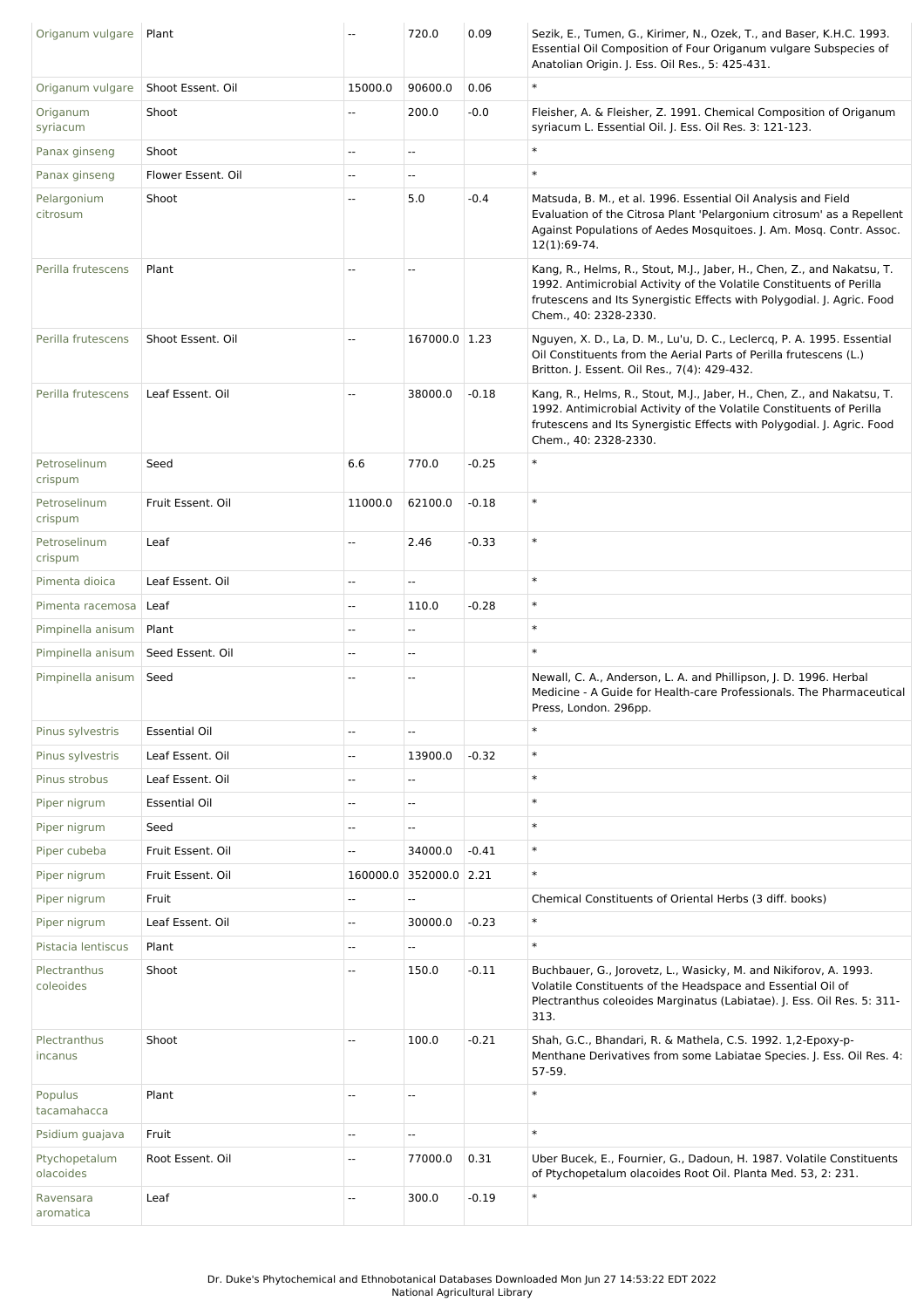| Ravensara<br>aromatica        | <b>Bark</b>          | $\overline{\phantom{a}}$ | 22.0                     |         |                                                                                                                                                                                                                                                                                 |
|-------------------------------|----------------------|--------------------------|--------------------------|---------|---------------------------------------------------------------------------------------------------------------------------------------------------------------------------------------------------------------------------------------------------------------------------------|
| Rosmarinus<br>officinalis     | Shoot                | 12.0                     | 90.0                     | $-0.23$ | Soriano Cano, M.C., Sotomayor Sanchez, J.A., Sanchez Gomez, P. and<br>Garcia Vallejo, M.C. 1993. Essential Oils of the Rosmarinus eriocalyx-<br>tomentosus Complex in Southeast Spain. J. Ess. Oil Res. 5: 243-246.                                                             |
| Rosmarinus x<br>lavandulaceus | Shoot                | 29.0                     | 240.0                    | 0.08    | Soriano Cano, M.C., Sotomayor Sanchez, J.A., Sanchez Gomez, P. and<br>Garcia Vallejo, M.C. 1993. Essential Oils of the Rosmarinus eriocalyx-<br>tomentosus Complex in Southeast Spain. J. Ess. Oil Res. 5: 243-246.                                                             |
| Rosmarinus<br>officinalis     | Shoot                | 50.0                     | 100.0                    | $-0.21$ | Soriano Cano, M.C., Sotomayor Sanchez, J.A., Sanchez Gomez, P. and<br>Garcia Vallejo, M.C. 1993. Essential Oils of the Rosmarinus eriocalyx-<br>tomentosus Complex in Southeast Spain. J. Ess. Oil Res. 5: 243-246.                                                             |
| Rosmarinus<br>officinalis     | Leaf                 | $\overline{\phantom{a}}$ | 38.0                     | $-0.32$ | Soliman, F.M., El-Kashoury, M.M., Fathy, M.M. and Gonaid, M.H.<br>1994. Analysis and Biological Activity of the Essential Oil of<br>Rosmarinus officinalis L. from Egypt. Flavour and Fragrance J. 9: 29-<br>33.                                                                |
| Rosmarinus<br>officinalis     | Resin, Exudate, Sap  | $\overline{\phantom{a}}$ | $\overline{\phantom{a}}$ |         | $\ast$                                                                                                                                                                                                                                                                          |
| Rosmarinus<br>eriocalyx       | Shoot                | 50.0                     | 260.0                    | 0.12    | Soriano Cano, M.C., Sotomayor Sanchez, J.A., Sanchez Gomez, P. and<br>Garcia Vallejo, M.C. 1993. Essential Oils of the Rosmarinus eriocalyx-<br>tomentosus Complex in Southeast Spain. J. Ess. Oil Res. 5: 243-246.                                                             |
| Rosmarinus<br>tomentosus      | Shoot                | 55.0                     | 355.0                    | 0.31    | Soriano Cano, M.C., Sotomayor Sanchez, J.A., Sanchez Gomez, P. and<br>Garcia Vallejo, M.C. 1993. Essential Oils of the Rosmarinus eriocalyx-<br>tomentosus Complex in Southeast Spain. J. Ess. Oil Res. 5: 243-246.                                                             |
| Rosmarinus<br>officinalis     | Shoot                | $\overline{\phantom{a}}$ | 18.0                     | $-0.37$ | Tucker, A. O. and Maciarello, M. J. 1998. The essential oils of some<br>rosemary cultivars. Flavor and Fragrance Journal, 1: 137-142. 1986.                                                                                                                                     |
| Rosmarinus<br>officinalis     | Leaf                 | $\overline{\phantom{a}}$ | 38.0                     | $-0.32$ | Soliman, F.M., El-Kashoury, M.M., Fathy, M.M. and Gonaid, M.H.<br>1994. Analysis and Biological Activity of the Essential Oil of<br>Rosmarinus officinalis L. from Egypt. Flavour and Fragrance J. 9: 29-<br>33.                                                                |
| Rosmarinus<br>officinalis     | <b>Essential Oil</b> |                          | 145000.0 153000.0 0.39   |         | $\ast$                                                                                                                                                                                                                                                                          |
| Rosmarinus<br>officinalis     | Shoot                | 31.0                     | 150.0                    | $-0.11$ | Soriano Cano, M.C., Sotomayor Sanchez, J.A., Sanchez Gomez, P. and<br>Garcia Vallejo, M.C. 1993. Essential Oils of the Rosmarinus eriocalyx-<br>tomentosus Complex in Southeast Spain. J. Ess. Oil Res. 5: 243-246.                                                             |
| Rosmarinus<br>eriocalyx       | Shoot                | 50.0                     | 260.0                    | 0.12    | Soriano Cano, M.C., Sotomayor Sanchez, J.A., Sanchez Gomez, P. and<br>Garcia Vallejo, M.C. 1993. Essential Oils of the Rosmarinus eriocalyx-<br>tomentosus Complex in Southeast Spain. J. Ess. Oil Res. 5: 243-246.                                                             |
| Rosmarinus x<br>mendizabalii  | Shoot                | 8.0                      | 65.0                     | $-0.28$ | Soriano Cano, M.C., Sotomayor Sanchez, J.A., Sanchez Gomez, P. and<br>Garcia Vallejo, M.C. 1993. Essential Oils of the Rosmarinus eriocalyx-<br>tomentosus Complex in Southeast Spain. J. Ess. Oil Res. 5: 243-246.                                                             |
| Rosmarinus<br>officinalis     | Plant                | 12.0                     | 2075.0                   | 1.82    | $\ast$                                                                                                                                                                                                                                                                          |
| Rosmarinus<br>officinalis     | Shoot Essent. Oil    | $\overline{\phantom{a}}$ | 12200.0                  | $-1.14$ | $\ast$                                                                                                                                                                                                                                                                          |
| Salvia sclarea                | Plant                | 1.0                      | 30.0                     | $-0.79$ | Flavour and Fragrance Journal, 6: 153.                                                                                                                                                                                                                                          |
| Salvia officinalis            | Et                   | Щ,                       | 41000.0                  |         | $\ast$                                                                                                                                                                                                                                                                          |
| Salvia dorisiana              | Shoot                | 90.0                     | 115.0                    | $-0.18$ | Tucker, A.O. & Maciarello, M.J. 1994. The Essential Oil of Salvia<br>dorisiana Standley. J. Ess. Oil Res. 6: 97-8.                                                                                                                                                              |
| Salvia officinalis            | Leaf                 | 500.0                    | 760.0                    | 0.04    | Lawrence, B.M., Essential Oils 1976-1977, Essential Oils 1978,<br>Essential Oils 1979-1980.                                                                                                                                                                                     |
| Salvia officinalis            | <b>Essential Oil</b> | 18900.0                  | 66000.0                  | $-0.22$ | $\ast$                                                                                                                                                                                                                                                                          |
| Salvia canariensis            | Leaf                 |                          | 2105.0                   | 0.7     | Casnigueral, S., Iglesias, J., Vila, R., Virgili, A. and Ibanez, C. 1994. The<br>Essential Oil from Leaves of Salvia canariensis L. Flav. & Frag. J.<br>9:201-204. S. Canigueral, Facultat de Farmacia, Universitat de<br>Barcelona, Ave.Diagonal 643, E-08028, Barcelone Spain |
| Salvia triloba                | Plant                | 500.0                    | 2280.0                   | 2.08    | $\ast$                                                                                                                                                                                                                                                                          |
| Salvia officinalis            | Leaf Essent. Oil     | $\overline{\phantom{a}}$ | 11000.0                  | $-0.34$ | $\ast$                                                                                                                                                                                                                                                                          |
| Salvia gilliesii              | Shoot                | $\overline{\phantom{a}}$ | 720.0                    | 1.05    | Velasco-Negueruela, A. et al. 1993. The Essential Oil of Salvia gilliesii<br>Benth. J. Ess. Oil Res. 5: 319-320.                                                                                                                                                                |
| Sambucus nigra                | Flower Essent. Oil   | $\overline{\phantom{a}}$ | $\overline{\phantom{a}}$ |         | $\ast$                                                                                                                                                                                                                                                                          |
| Sassafras albidum             | Leaf                 | 30.0                     | 90.0                     | $-0.29$ | $\ast$                                                                                                                                                                                                                                                                          |
| Satureja obovata              | Leaf                 | $\overline{\phantom{a}}$ | 95.0                     | $-0.29$ | Arrebola, M.L., Navaro, M.C., Jimenez, J. and Ocana, F.A. 1994.<br>Variations in Yield and Composition of the Essential Oil of Satureja<br>obovata. Phytochemistry 35(1): 83.                                                                                                   |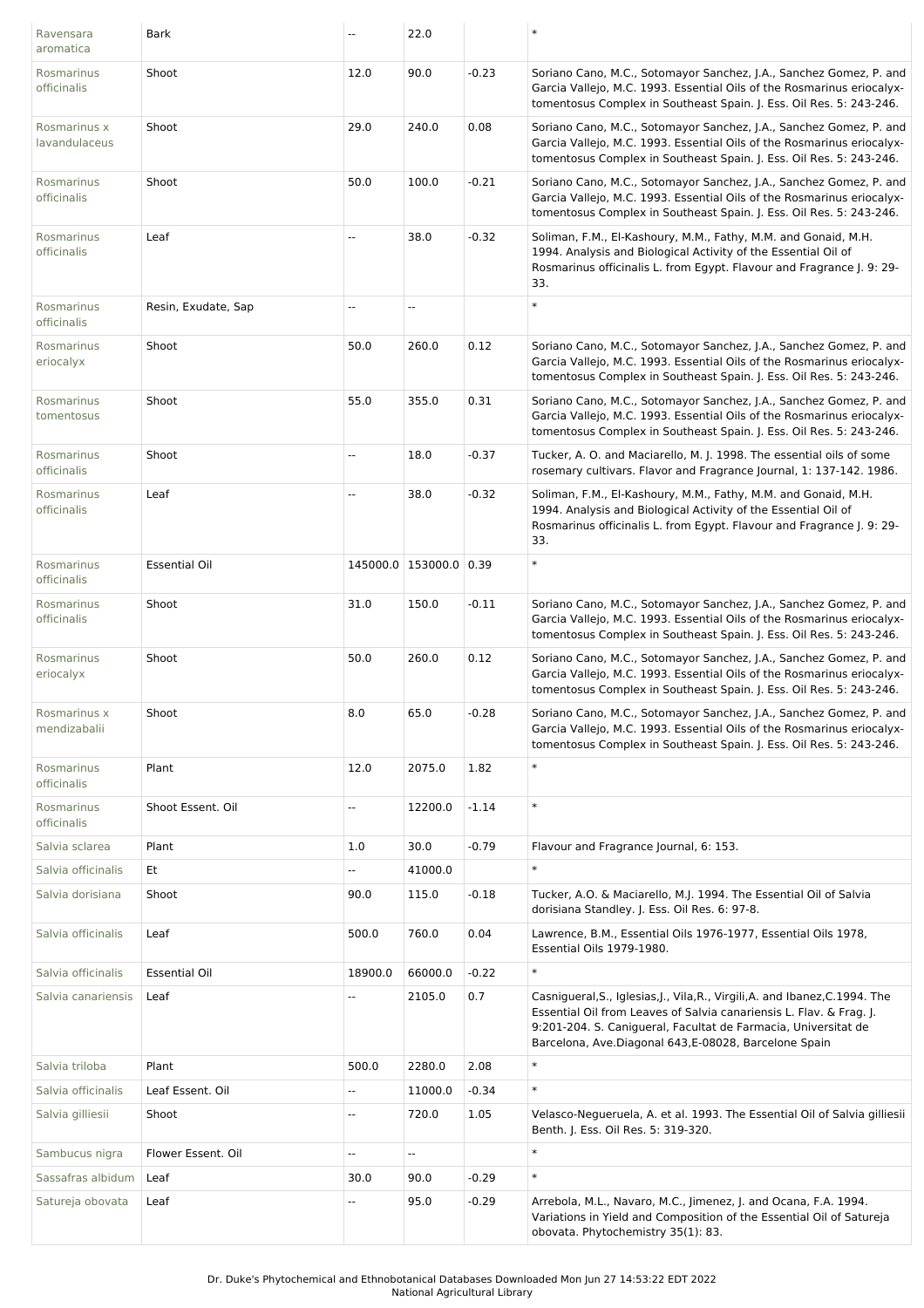| Satureja obovata                     | Leaf                 |                          | 95.0                     | $-0.29$ | Arrebola, M.L., Navaro, M.C., Jimenez, J. and Ocana, F.A. 1994.<br>Variations in Yield and Composition of the Essential Oil of Satureja<br>obovata. Phytochemistry 35(1): 83.                                                                           |
|--------------------------------------|----------------------|--------------------------|--------------------------|---------|---------------------------------------------------------------------------------------------------------------------------------------------------------------------------------------------------------------------------------------------------------|
| Satureja cuneifolia Shoot            |                      | u.                       | 5.0                      | $-0.4$  | Tumen, G. 1991. The Volatile Constituents of Satureja cuneifolia. J.<br>Ess. Oil Res., 3: 365-366.                                                                                                                                                      |
| Satureja hortensis                   | Plant                |                          | Ξ.                       |         | List, P.H. and Horhammer, L., Hager's Handbuch der<br>Pharmazeutischen Praxis, Vols. 2-6, Springer-Verlag, Berlin, 1969-<br>1979.                                                                                                                       |
| Satureja obovata                     | Leaf                 | --                       | 985.0                    | 0.15    | Arrebola, M.L., Navaro, M.C., Jimenez, J. and Ocana, F.A. 1994.<br>Variations in Yield and Composition of the Essential Oil of Satureja<br>obovata. Phytochemistry 35(1): 83.                                                                           |
| Satureja thymbra                     | Shoot                | Ξ.                       | 1590.0                   | 2.81    | Lagouri, V., Blekas, G., Tsimidou, M., Kokkini, S., and Boskou, D.<br>1993. Composition and Antioxidant Activity of Essential Oils from<br>Oregano Plants Grown Wild in Greece. Z. Lebensm Unters Forsch<br>197: 20-23.                                 |
| Satureja cilicica                    | Shoot                | --                       | 55.0                     | $-0.3$  | Tumen, G. Baser, K.H.C. and Kirimer, N. 1993. The Essential Oil of<br>Satureja cilicica P.H. Davis. J. Ess. Oil Res. 5: 547-548.                                                                                                                        |
| Satureja obovata                     | Leaf                 | --                       | $\overline{\phantom{a}}$ |         | Arrebola, M.L., Navaro, M.C., Jimenez, J. and Ocana, F.A. 1994.<br>Variations in Yield and Composition of the Essential Oil of Satureja<br>obovata. Phytochemistry 35(1): 83.                                                                           |
| Satureja<br>subspicata               | Plant                | u.                       | 65.0                     | $-0.74$ | Stanic, G., Petricic, J., and Blazevic, N. 1991. Gas Chromatographic<br>Investigations of Essential Oils of Satureja montana and Satureja<br>subspicata from Yugoslavia. J. Ess. Oil Res., 3: 153-158.                                                  |
| Satureja montana                     | Plant                | 20.0                     | 1050.0                   | 0.51    | J. Ethnopharmacology, 39: 167.                                                                                                                                                                                                                          |
| Sideritis<br>mugronensis             | Leaf                 | 20.0                     | 65.0                     | $-0.3$  | Manez, S., Jimenez, A., and Villar, A. 1991. Volatiles of Sideritis<br>mugronensis Flower and Leaf. J. Ess. Oil Res., 3: 395-397.                                                                                                                       |
| Sideritis athoa                      | Shoot                | --                       | 7.0                      | $-0.4$  | Ozek, T., Baser, K.H.C. and Tumen, G. 1993. The Essential Oil of<br>Sideritis athoa Papanikolaou Et Kokkini. J. Ess. Oil Res. 5: 669-670.                                                                                                               |
| Sideritis scardica                   | Shoot                | --                       | 105.0                    | $-0.2$  | Menkovic, N., et al. 1991. The Essential Oil of Sideritis scardica. Pl.<br>Med. 57. Suppl. 2. pp. A137-A132.                                                                                                                                            |
| Sideritis<br>mugronensis             | Flower               | 15.0                     | 20.0                     | $-0.63$ | Manez, S., Jimenez, A., and Villar, A. 1991. Volatiles of Sideritis<br>mugronensis Flower and Leaf. J. Ess. Oil Res., 3: 395-397.                                                                                                                       |
| Sideritis pauli                      | Shoot                | Ξ.                       | 13.0                     | $-0.38$ | Burzaco, A., Velasco-Negueruela, A. and Perez-Alonso, M.J. 1992.<br>Essential Oil Analysis of Sideritis pauli Pau. FFJ7: 47-8. 1992.                                                                                                                    |
| <b>Sideritis</b><br>germanicolpitana | Plant                | 23.0                     | 47.0                     | $-0.77$ | J. Essential Oil, 4: 533.                                                                                                                                                                                                                               |
| Stevia rebaudiana                    | Flower               | --                       | 150.0                    | $-0.18$ | Kinghorn, A. D. (Ed.) 2002. Medicinal and Aromatic Plants - Industrial<br>Profiles. Stevia. The genus Stevia. Taylor & Francis. New York, NY.<br>211 pp.                                                                                                |
| Stevia rebaudiana                    | Leaf                 | Ξ.                       | 13.0                     | $-0.33$ | Kinghorn, A. D. (Ed.) 2002. Medicinal and Aromatic Plants - Industrial<br>Profiles. Stevia. The genus Stevia. Taylor & Francis. New York, NY.<br>211 pp.                                                                                                |
| Syzygium<br>aromaticum               | <b>Essential Oil</b> | н.                       | 495000.0 2.81            |         | $\ast$                                                                                                                                                                                                                                                  |
| Syzygium<br>aromaticum               | Leaf                 | 2295.0                   | 14520.0                  | 6.77    | Charalambous, G. (Ed.). 1994. Spices, Herbs and Edible Fungi.<br>Elsevier Science B. V. Amsterdam. 764 pp.                                                                                                                                              |
| Syzygium<br>aromaticum               | Flower               | --                       | $\overline{\phantom{a}}$ |         | $\ast$                                                                                                                                                                                                                                                  |
| Syzygium<br>aromaticum               | Fruit                | 2230.0                   | 69365.0                  | 2.0     | $\ast$                                                                                                                                                                                                                                                  |
| Tagetes lucida                       | Shoot                | Щ.                       | 80.0                     | $-0.25$ | Bicchi, C., Fresia, M., Rubiolo, P., Monti, D., Franz, C., Goehler, I.<br>1997. Constituents of Tagetes lucida Cav. ssp. lucida essential oil.<br>Flavor & Fragrance, 12(1): 47-52.                                                                     |
| Tagetes minuta                       | Fruit Essent. Oil    | щ.                       | 5800.0                   | $-0.64$ | $\ast$                                                                                                                                                                                                                                                  |
| Tagetes lucida                       | Leaf                 | Ξ.                       | 280.0                    | $-0.2$  | Tramil                                                                                                                                                                                                                                                  |
| Tagetes filifolia                    | <b>Essential Oil</b> | $\overline{\phantom{a}}$ | 2700.0                   | $-0.67$ | Hussain, R.A., et. al. 1990. Sweetening Agents of Plant Origin:<br>Phenylpropanoid Constituents of Seven Sweet-Tasting Plants. Econ.<br>Bot. 44 2: 174-182. Program Collab. Res. Pharm. Sci. Coll. Pharmacy<br>Univ. Illinois at Chicago IL 60680, USA. |
| Tamarindus indica                    | Fruit Essent. Oil    | н.                       | 5000.0                   | $-0.65$ | $\ast$                                                                                                                                                                                                                                                  |
| Tanacetum<br>parthenium              | <b>Essential Oil</b> | --                       | $\overline{\phantom{a}}$ |         | $\ast$                                                                                                                                                                                                                                                  |
| Tanacetum<br>parthenium              | Shoot                | ۵.                       | 8.0                      | $-0.39$ | Hendriks, H., Bos, R., and Woerdenbag, H. J. 1996. The Essential Oil<br>of Tanacetum parthenium (L.) Schultz-Bip. Flavor and Fragrance<br>Journal 11(6): 367-71.                                                                                        |

Dr. Duke's Phytochemical and Ethnobotanical Databases Downloaded Mon Jun 27 14:53:22 EDT 2022 National Agricultural Library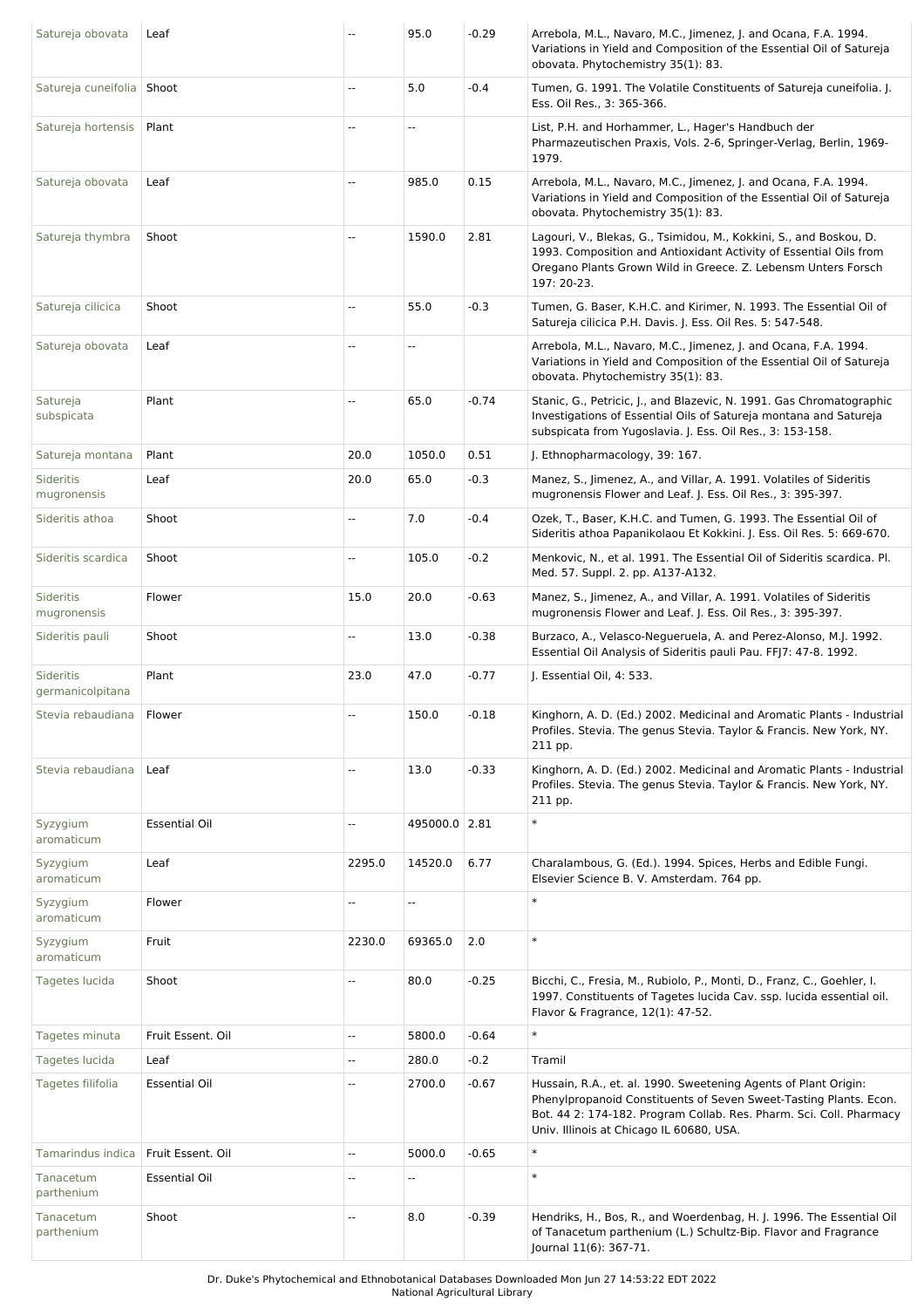| Teucrium<br>asiaticum        | Shoot |                             | 0.15  | $-0.41$ | Velasco-Negueruela, A. and Perez-Alonso, M.J. 1990. The Volatiles of<br>Six Teucrium Species from the Iberian Peninsula and the Balearic<br>Islands. Phytochemistry 29(4): 1165-9.                     |
|------------------------------|-------|-----------------------------|-------|---------|--------------------------------------------------------------------------------------------------------------------------------------------------------------------------------------------------------|
| Teucrium<br>pseudoscorodonia | Shoot | $\sim$                      | 19.84 | $-0.37$ | Velasco-Negueruela, A. and Perez-Alonso, M.J. 1990. The Volatiles of<br>Six Teucrium Species from the Iberian Peninsula and the Balearic<br>Islands. Phytochemistry 29(4): 1165-9.                     |
| Teucrium<br>gnaphalodes      | Shoot | --                          | 60.0  | $-0.29$ | Perez-Alonso, M.J. Velasco-Negueruela, A. and Lopez-Saez, J.A. 1993.<br>The Essential Oils of Two Iberian Teucrium Species. J. Ess. Oil Res. 5:<br>397-402.                                            |
| Teucrium polium              | Shoot | $\sim$                      | 4.0   | $-0.4$  | Perez-Alonso, M.J. Velasco-Negueruela, A. and Lopez-Saez, J.A. 1993.<br>The Essential Oils of Two Iberian Teucrium Species. J. Ess. Oil Res. 5:<br>397-402.                                            |
| Teucrium<br>chamaedrys       | Plant | $\overline{\phantom{a}}$    | 420.0 | $-0.29$ | List, P.H. and Horhammer, L., Hager's Handbuch der<br>Pharmazeutischen Praxis, Vols. 2-6, Springer-Verlag, Berlin, 1969-<br>1979.                                                                      |
| Teucrium arduini             | Shoot | $\mathbf{u}$                | 120.0 | $-0.17$ | Blazevic, N., Kalodera, Z., Petricic, J., and Plazibat, M. 1992. Essential<br>Oil Content and Composition of Teucrium arduini L. J. Ess. Oil Res. 4:<br>223-225.                                       |
| Teucrium<br>micropodioides   | Leaf  | $\overline{\phantom{a}}$    | 170.0 | $-0.25$ | Arnold, N., Bellomaria, B., Velentini G. and Rafaiani, S.M. 1991.<br>Comparative Study on Essential Oil of Some Teucrium Species from<br>Cyprus. J. Ethnopharm. 35: 105-113.                           |
| Teucrium<br>divaricatum      | Leaf  | Щ,                          | 530.0 | $-0.08$ | Arnold, N., Bellomaria, B., Velentini G. and Rafaiani, S.M. 1991.<br>Comparative Study on Essential Oil of Some Teucrium Species from<br>Cyprus. J. Ethnopharm. 35: 105-113.                           |
| Teucrium oxylepis            | Shoot | --                          | 5.2   | $-0.4$  | Velasco-Negueruela, A. and Perez-Alonso, M.J. 1990. The Volatiles of<br>Six Teucrium Species from the Iberian Peninsula and the Balearic<br>Islands. Phytochemistry 29(4): 1165-9.                     |
| Teucrium arduini             | Shoot | Щ,                          | 245.0 | 0.09    | Blazevic, N., Kalodera, Z., Petricic, J., and Plazibat, M. 1992. Essential<br>Oil Content and Composition of Teucrium arduini L. J. Ess. Oil Res. 4:<br>223-225.                                       |
| Teucrium<br>salviastrum      | Shoot | $\overline{\phantom{a}}$    | 10.8  | $-0.39$ | Velasco-Negueruela, A. and Perez-Alonso, M.J. 1990. The Volatiles of<br>Six Teucrium Species from the Iberian Peninsula and the Balearic<br>Islands. Phytochemistry 29(4): 1165-9.                     |
| Teucrium<br>kotschyanum      | Leaf  | $\overline{\phantom{a}}$    | 245.0 | $-0.21$ | Arnold, N., Bellomaria, B., Velentini G. and Rafaiani, S.M. 1991.<br>Comparative Study on Essential Oil of Some Teucrium Species from<br>Cyprus. J. Ethnopharm. 35: 105-113.                           |
| Teucrium cyprium             | Leaf  | $\mathcal{L}_{\mathcal{A}}$ | 600.0 | $-0.04$ | Arnold, N., Bellomaria, B., Velentini G. and Rafaiani, S.M. 1991.<br>Comparative Study on Essential Oil of Some Teucrium Species from<br>Cyprus. J. Ethnopharm. 35: 105-113.                           |
| Teucrium<br>scorodonia       | Shoot | $\overline{\phantom{a}}$    | 10.52 | $-0.39$ | Velasco-Negueruela, A. and Perez-Alonso, M.J. 1990. The Volatiles of<br>Six Teucrium Species from the Iberian Peninsula and the Balearic<br>Islands. Phytochemistry 29(4): 1165-9.                     |
| Teucrium polium              | Plant | --                          | Ξ.    |         | Rizk, A.F.M., The Phytochemistry of the Flora of Qatar, Scientific and<br>Applied Research Centre, University of Qatar, Kingprint, Richmond,<br>UK, 1986.                                              |
| Teucrium oxylepis            | Shoot | Щ,                          | 1.74  | $-0.41$ | Velasco-Negueruela, A. and Perez-Alonso, M.J. 1990. The Volatiles of<br>Six Teucrium Species from the Iberian Peninsula and the Balearic<br>Islands. Phytochemistry 29(4): 1165-9.                     |
| Thymus<br>longicaulis        | Shoot | Щ,                          | 28.0  | $-0.35$ | Baser, K.H.C., Ozek, T., Kirimer, N. and Tumen, G. 1993. The<br>Occurrence of Three Chemotypes of Thymus longicaulis C. Presl<br>subsp. longicaulis in the same Population. J. Ess. Oil Res. 5: 291-5. |
| Thymus riatarum              | Shoot | $\overline{\phantom{a}}$    | 300.0 | 0.2     | Iglesias, J., Vila, R., Canigueral, S., Bellakdhar, and Il Idrissi, A. 1991.<br>Analysis of the Essential Oil of Thymus riatarum. J. Ess. Oil Res. 3: 43-<br>4.                                        |
| Thymus x<br>citriodorus      | Plant | u.                          | 370.0 | $-0.36$ | Stahl-Biskup, E. and Holthuijzen, J. 1995. Essential oil and<br>glycosidally bound volatiles of lemon-scented thyme, Thymus x<br>citriodorus (Pers.) Schreb. Flav. & Fragr. J. 10: 225-229.            |
| Thymus zygis                 | Shoot | $\overline{\phantom{a}}$    | 0.1   | $-0.41$ | Jimenez, J., Navarro, M.C., Montilla, M.P., Martin, A. and Martinez, A.<br>1993. Thymus zygis Oil: Its Effects on CCI4-Induced Hepatotoxicity<br>and Free Radical Scavenger Activity. JEO5: 153-8.     |
| Thymus<br>longicaulis        | Shoot | Щ,                          | 22.0  | $-0.37$ | Baser, K.H.C., Ozek, T., Kirimer, N. and Tumen, G. 1993. The<br>Occurrence of Three Chemotypes of Thymus longicaulis C. Presl<br>subsp. longicaulis in the same Population. J. Ess. Oil Res. 5: 291-5. |
| Thymus cilicicus             | Shoot | Щ,                          | 200.0 | $-0.0$  | Tumen, G., Koyuncu, M., Kirimer, N., and Baser, K.H.C. 1994.<br>Composition of the Essential Oil of Thymus cilicicus Boiss. & Bal. J.<br>Ess. Oil Res. 6: 97-8.                                        |
| Thymus vulgaris              | Plant | 15.0                        | 605.0 | $-0.06$ | $\ast$                                                                                                                                                                                                 |